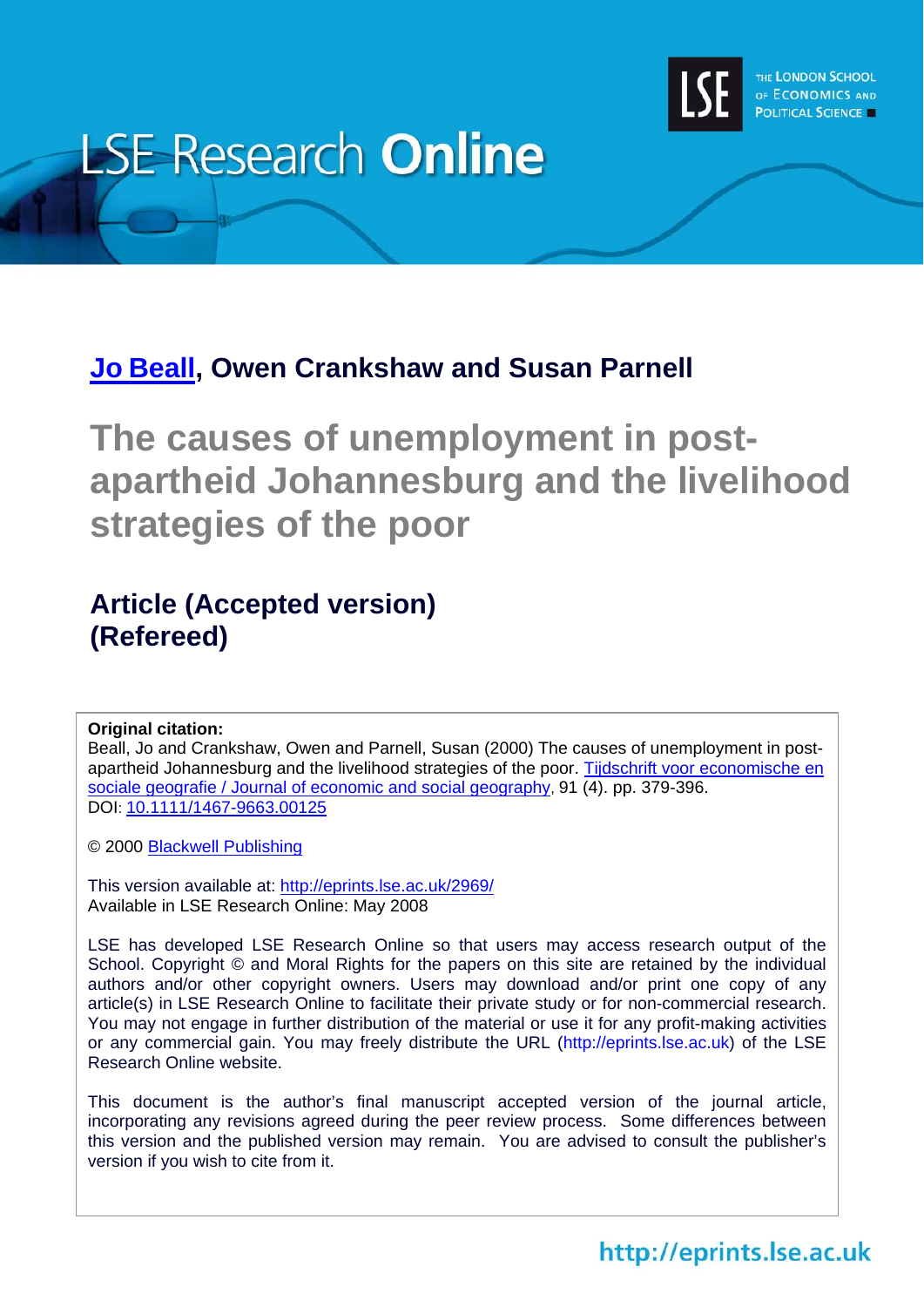### **THE CAUSES OF UNEMPLOYMENT IN POST APARTHEID JOHANNESBURG AND THE LIVELIHOOD STRATEGIES OF THE POOR**

*Journal of Economic and Social Geography,* Vol. 91, No. 4, 2000, pp 379-396

Jo Beall, Owen Crankshaw and Susan Parnell<sup>[1](#page-25-0)</sup>

#### **Abstract**

*Central to the increase in urban poverty in the post-apartheid period is the rise in unemployment, and this provides our point of departure. In the first section of the paper we show how, although Johannesburg and its environs constitute the industrial and commercial heartland of South Africa, it is a city that has not reached its potential economic development. Having outlined the causes and dimensions of the sluggish economic position we move to consider how the poor survive in Johannesburg through both economic and non-economic strategies. With this in mind we then argue that addressing the current situation of growing poverty and inequality (as well as redressing the legacy of past inequities) requires broad municipal response to urban unemployment. Instead of the current tendency to view poverty simply as the product of income and consumption deprivation, a more broadly defined response to urban poverty reduction based on a livelihoods framework is proposed.* 

**Key words:** urban poverty; unemployment; urban livelihoods; municipality; urban policy; Johannesburg; post-apartheid city.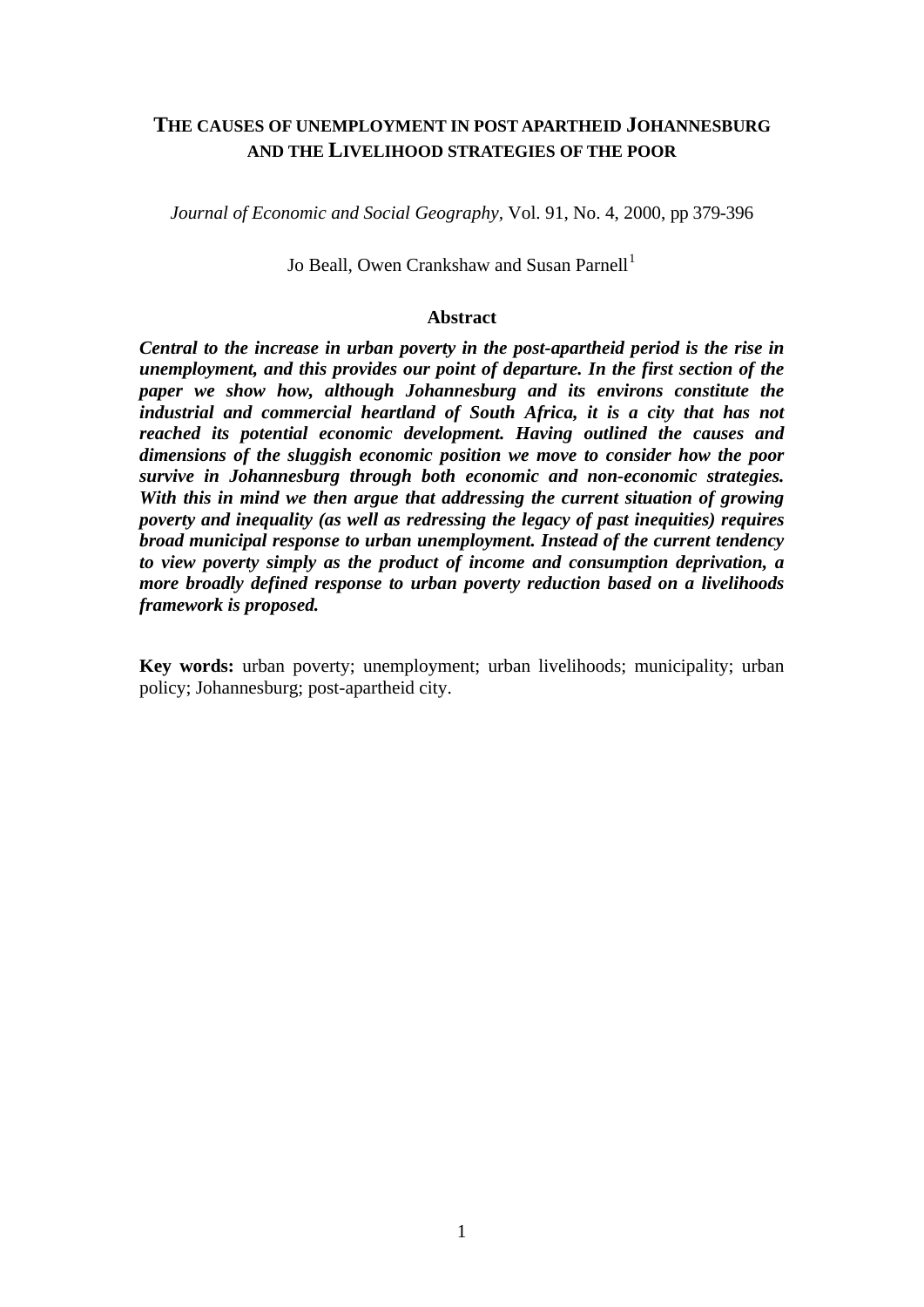#### **INTRODUCTION**

On the eve of the new millennium Johannesburg faced three major problems. First, as the hub of South Africa's economy Johannesburg was hard hit by the nation's sluggish economic growth during the 1980s and 1990s. The negative impacts of global economic restructuring compounded existing patterns of social polarisation in the notoriously unequal city (Beavon 1997; Tomlinson 1998). Second, apartheid bequeathed an unequal and inefficient municipal system that needed fundamental transformation for the city to become politically united and for it to be managed more effectively (Swilling and Shubane 1991). Third, the rate of unemployed within Johannesburg has risen to a dramatically high level. In practice, the growth of urban unemployment in the post-apartheid period means that a greater number of people have to survive in the city without a regular formal source of income. Thus, as part of its reconstruction and redevelopment strategy, the Greater Johannesburg Metropolitan Council (GJMC) has sought to respond directly to the job crisis in the city. Against the backdrop of increasing unemployment in Johannesburg, the objectives of this paper are threefold. The first objective is to analyse the genesis and dimensions of the unemployment problem facing the city today. The second objective is to reflect on how the poor of Johannesburg survive in the face of inadequate income. Third, given the macro-economic context and the micro level survival strategies employed by people in poverty to survive, we propose that ameliorative and developmental actions taken by the local state embrace a livelihoods perspective alongside the focus on job creation and the promotion of economic growth. Finally, the study suggests that what happens in Johannesburg has much wider relevance. Indeed, Johannesburg's problems assume national significance given the proportionate size of the population of the metropolitan area (approximately one in five South Africans live in the greater Johannesburg area) and the metropolitan area's regional economic significance. Thus, as a national Department of Finance official was overheard to say – if Johannesburg fails, we all fail. The psychological and strategic reasons for identifying Johannesburg as the litmus test of post apartheid redevelopment have meant that, alongside vociferous calls from Thabo Mbeki's ANC government to combat rural poverty (Hadland and Rantao, 1999), there is increasing recognition that the success of the post apartheid project rests simultaneously on meeting the challenges posed by the escalation of urban poverty and inequality (South Africa 2000).

#### **EXPLAINING THE GROWTH IN URBAN POVERTY IN JOHANNESBURG**

The key factors accounting for Johannesburg's economic decline over the last thirty years relate as much to internal politics and policies, as to global and national trends in the organisation of production. Before we begin to analyse the causes of greater Johannesburg's pattern of economic growth over the past decade, we shall first examine the trends in national economic growth and the extent to which they are reflected in Greater Johannesburg's economy. Essentially, economic growth trends in the Johannesburg have mirrored the national pattern. Nationally, the growth of the Gross Domestic Product has been relatively low, averaging only 1.6 per cent per annum between 1980 and 1995 (Standing *et al* 1996). In the face of a growing population, this low rate of growth in the GDP has translated into a falling per capita GDP. Between 1970 and 1980, the per capita annual GDP hovered roughly between R6,800 and R7,300. Since 1984 it fell steadily to about R6,100 in 1994 (Table 1 and Fig. 1). Correspondingly, between 1970 and 1980 the average annual percentage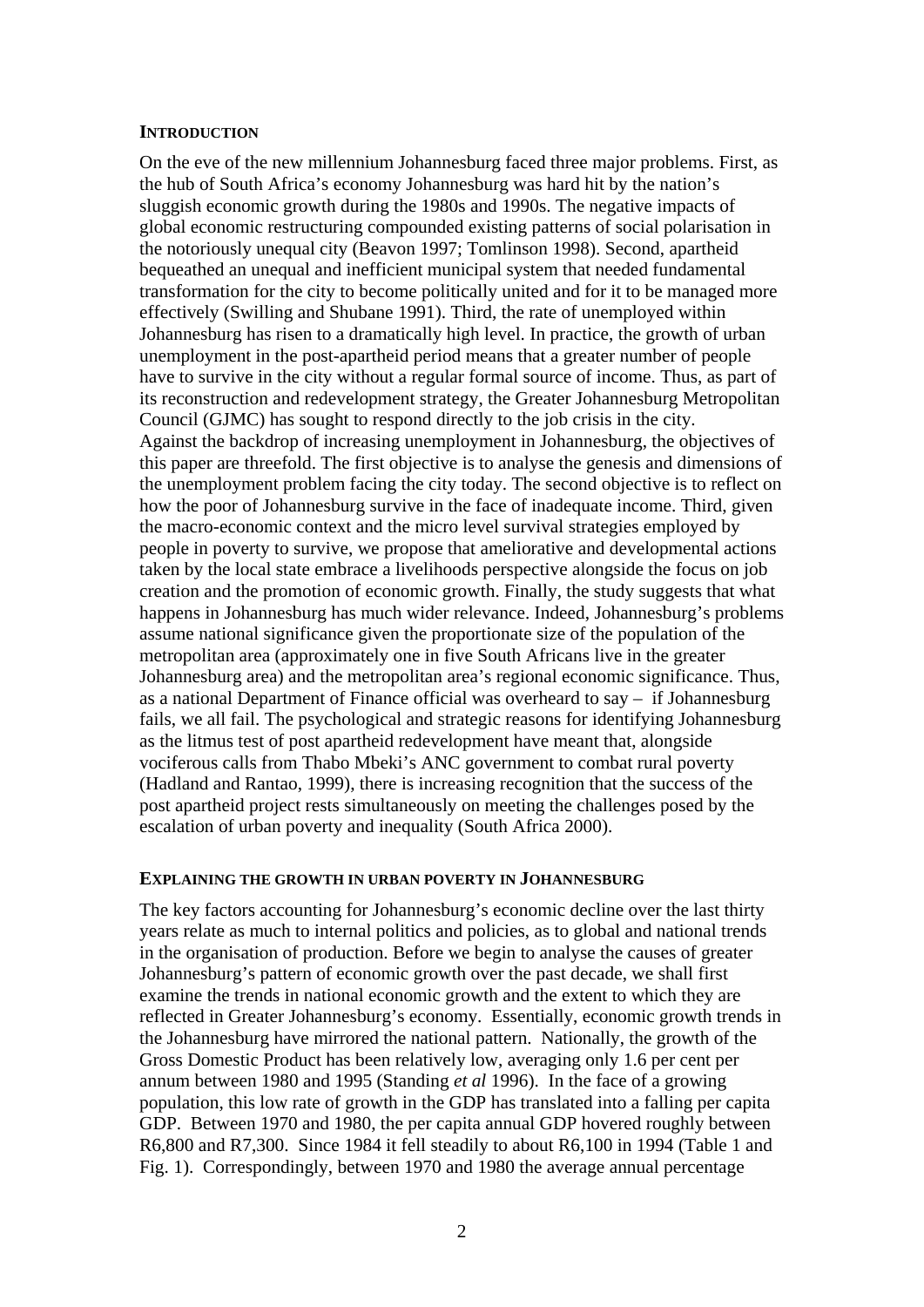growth in per capita GDP was  $0.4$  per cent. Since 1984, by contrast, it was only  $-0.8$ per cent.

How has the economy of Greater Johannesburg fared since 1970? We calculated the Gross Geographic Product of the Greater Johannesburg Metropolitan Council by adding together the GGP of the Johannesburg, Randburg and Roodepoort Magisterial Districts. By dividing this sum by the population of these Magisterial Districts we arrived at an estimate of the per capita GGP for the Greater Johannesburg Metropolitan Council. The results show that the per capita GGP for the GJMC fell during the 1970s and stagnated during the 1980s (Table 2). On this evidence, we can conclude that the economic growth of the GJMC has been low for the past twenty years and therefore follows the national pattern. However, there are some interesting differences that are worthy of comment. Whereas the national economic growth stagnated during the 1970s and fell during the 1980s, the GJMC's performance was the other way around: it fell during the 1970s and stagnated during the 1980s.

#### **EXPLANATIONS FOR SOUTH AFRICA'S POOR ECONOMIC GROWTH**

Although there are no definitive explanations for the poor performance of South Africa's economy over the last 20 years, there is general agreement that the country did not achieve its potential growth. In other words, output has been less than would have been expected, given the available resources for economic growth (Joffe *et al* 1995; Moll 1991). Explanations for South Africa's poor economic performance fall into roughly two categories: poor macro-economic management on the one hand and inappropriate domestic policies on the other (specifically industrial decentralisation and the lack of investment in education and training). The two are not unrelated.

#### *Macro-economic Policy:*

During the 1960s and 1970s South Africa pursued a strategy of import-substitution industrialisation. So, instead of developing a manufacturing industry aimed at the export market, South Africa developed a relatively inefficient manufacturing sector that was reliant on capital goods imports. This reliance on imports and the lack of exports meant that during periods of high manufacturing growth the country soon ran out of foreign exchange which, in turn, limited the growth of the manufacturing sector (Black 1991; Gelb 1991; Moll, 1991). Some have argued that this industrialisation strategy suited the political interests of the apartheid government in a number of ways.

First, eschewing the strategy of export-led industrialisation favoured the growth of service sectors instead of goods producing sectors. A consequence of this was that there was a higher demand for skilled workers than would otherwise have been the case. On the face of it, this would seem a strange policy choice for a country with a high and growing level of unemployment among unskilled black workers (even in the 1970s). However, since the apartheid government was concerned with meeting the needs of white workers and was specifically opposed to African urbanisation and proletarianisation, the expansion of the service sector and the limited growth of the manufacturing sector were consistent with certain government policies (Moll 1991).

Second, this import substitution path of industrialisation also led to a more capital intensive manufacturing industry than would otherwise have been the case. An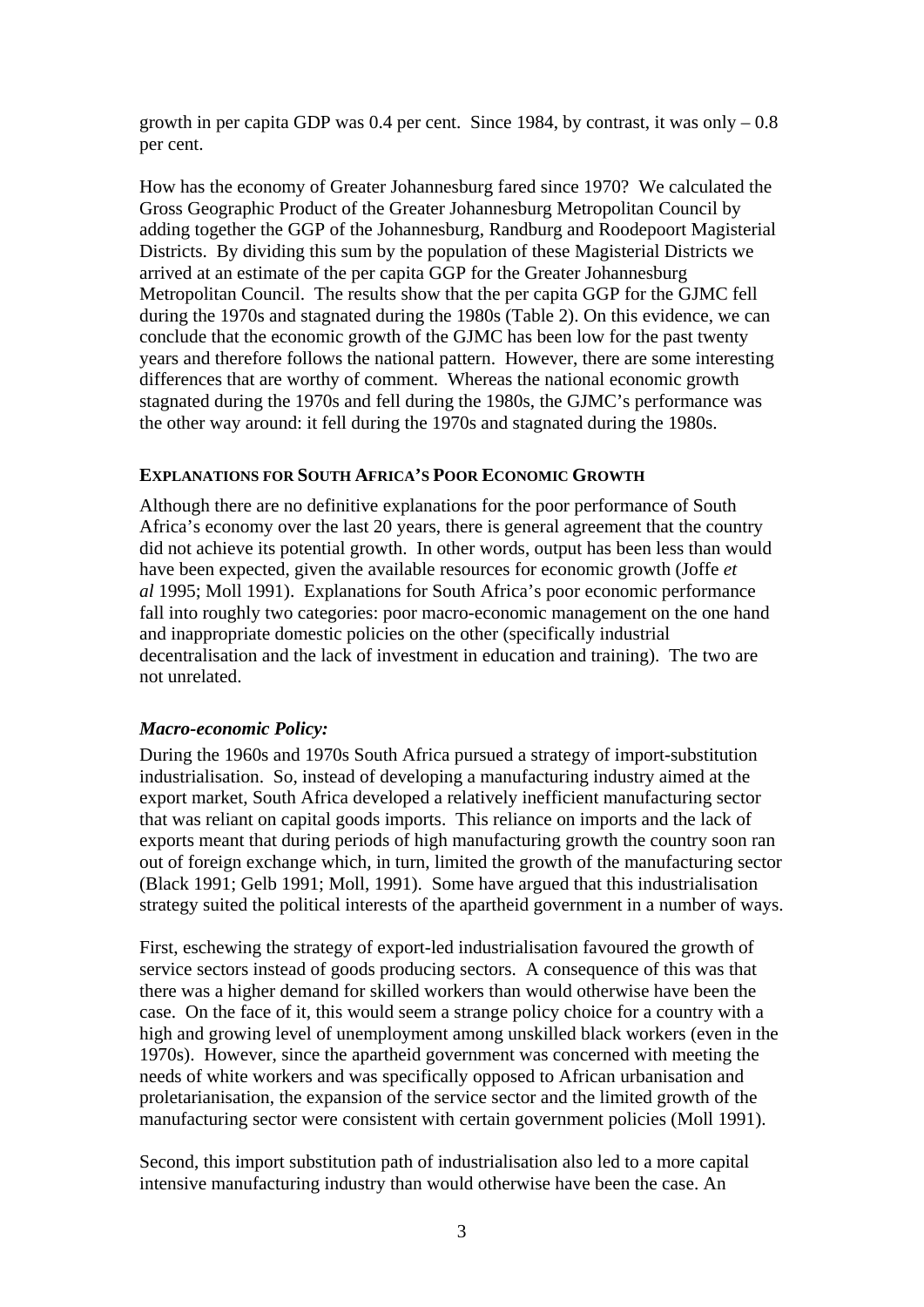industrialisation strategy led by the export of non-durable consumer goods such as food and clothing would have resulted in a more labour-intensive manufacturing sector. Instead, this import substitution path of industrialisation tended to produce consumer durables such as motor vehicles and appliances which required relatively capital intensive production methods. Again, it was unskilled African workers who were excluded from employment. Because capital intensive industry required relatively high skill levels, employment demand favoured skilled white workers and semi-skilled African workers (Crankshaw 1997a; Gelb 1991).

Third, the import substitution strategy of industrialisation was shaped by the highly unequal income distribution in South Africa. The manufacturing industry tended to produce consumer durables for the white middle class (such as motor vehicles and appliances), for which there was only limited demand (Gelb 1991; Joffe *et al* 1995). Again, this suited the interests of the apartheid government and its white electorate. The alternative strategy of export-led industrialisation would have favoured the production of non-durable consumer goods and would have required a more labourintensive manufacturing sector.

Towards the end of the 1970s, the government began to pursue an export-led growth strategy through the incremental removal of trade protection for South African manufacturers. The government also sought to allow the free operation of the domestic market by reducing government expenditure and controlling inflation. Inflation was controlled by restricting the supply of money that led to high interest rates. However, instead of encouraging production, these high interest rates crippled manufacturing and commercial companies by increasing the costs of their loans. At the same time, the government also relaxed controls on the movement of foreign capital. In the light of the recession induced by high interest rates, foreign investors took their money out of the country in search of more profitable opportunities. So, instead of encouraging export-led production and foreign investment, these policies had the unintended effect of choking local manufacturing output and the disinvestment of foreign capital.

The consequent devaluation of the Rand in the post 1985 period had the effect of negating the low tariff barriers, since imported goods became too expensive for local consumers and producers alike. Anti-apartheid trade sanctions probably worsened this situation. This export-led strategy of the 1980s and 1990s therefore failed to bring about any recovery in the manufacturing industry (Cassim 1988; Edwards 1998; Piazolo & Würth 1995: 179-181; Roberts 1997).

#### *Domestic Policies*

As far as domestic policies are concerned, there are at least two important policies that have had an impact on the economic growth of the GJMC. The first of these is the industrial decentralisation policy which was introduced in the late 1960s in order to limit African urbanisation by both forcing and encouraging investors to locate their factories on the borders of the mainly rural bantustans. The Physical Planning and Utilisation of Resources Act of 1967 required employers whose workforce exceeded a certain ratio of African to white workers to relocate their factories in de-centralised growth points near the reserves (Posel 1991). This was an economic policy which had negative consequences for economic growth in Johannesburg and which had little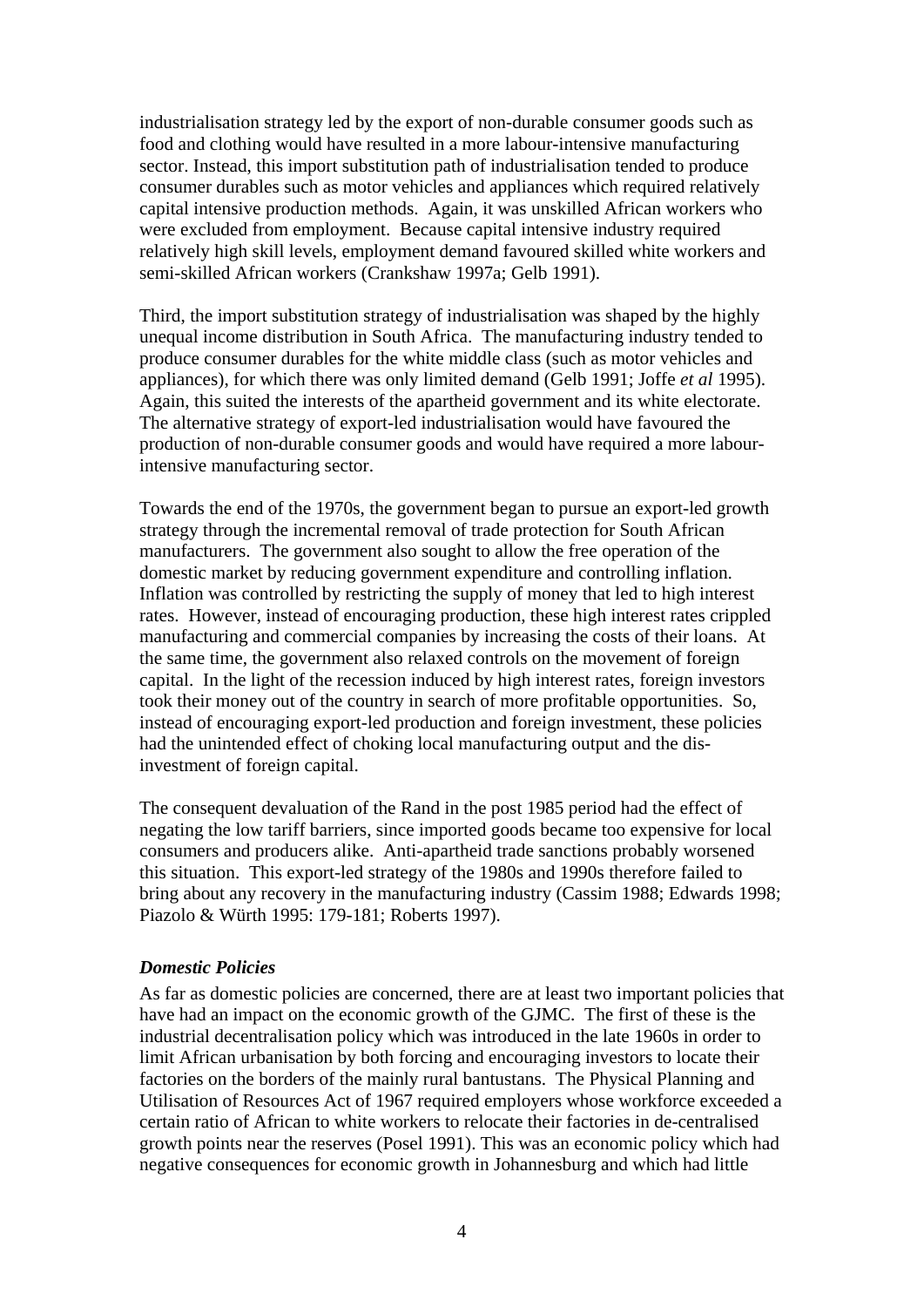impact on other cities. Durban was not affected since the Act was never applied there. Cape Town was not affected as much because its employers relied largely on coloured workers whose employment and urbanisation was not subject to these restrictions. Pretoria was not affected as much as Johannesburg since its African workforce was largely a commuter workforce already living in a bantustan (who were forcibly removed there in the 1960s and 1970s). Nevertheless, research conducted in 1983 showed that 42 per cent of Gauteng manufacturing companies were affected by this Act. However, instead of relocating, most companies simply cut back on African employment by mechanising production. Only 18 per cent actually relocated (Black 1985).

Employers were also offered incentives to relocate their industries away from Gauteng to rural bantustan districts. Such incentives were on offer from the 1960s and were increased in the early 1980s (Bell 1986). The evidence shows that Gauteng did lose employment to rural districts during the 1960s, 1970s and 1980s. However, there is some debate, as to whether this was due to government incentives and restrictions or to the free operation of market forces, specifically, the attraction of employers to cheap labour in the rural periphery (Bell 1986; Mabin & Hunter 1993).

The second domestic policy that has had important consequences for economic growth in the GJMC has been the policy of education and training. Instead of using education as an instrument to facilitate economic growth, the apartheid government used it as a way of securing white supremacy in the workplace and of limiting African urbanisation. It did this by restricting the number of secondary schools for Africans in the major metropolitan areas relative to the population demands (Crankshaw 1997a). Although educational reforms from the early 1970s increased the levels of secondary education among urban Africans, the shortage of skills was, and still is, a serious obstacle to productivity and economic growth (Ismail 1995). Similarly, training by employers has also been sorely neglected with similar results (Bennett 1992). The GJMC is probably more seriously affected by this problem than other metropolitan centres because of the relatively large proportion of Africans in its workforce. So, contrasting conceptualisations of urban bias in national economic development policies in South Africa in the 1960s, 1970s and 1980s did little to promote the economic growth of the premier urban centre of the country and even the region.

#### **EMPLOYMENT TRENDS IN THE GJMC**

South Africa's poor economic performance, and specifically the decline of the manufacturing sector, has had important consequences for the sectoral distribution of employment. In summary, there has been both an absolute and relative employment decline in the major primary and secondary sectors of agriculture, manufacturing and mining. In contrast, the tertiary sectors of Government and non-Government services, and finance have increased. In effect, South Africa is exhibiting the same deindustrialisation pattern of the industrialised countries, but with an unemployment level of about 30 per cent, and growing (Crankshaw 1997b).

These national patterns are reflected in employment trends within the GJMC. Since the GJMC is at the centre of South Africa's industrial heartland, it has been severely affected by the decline of manufacturing output. Since 1980, employment in the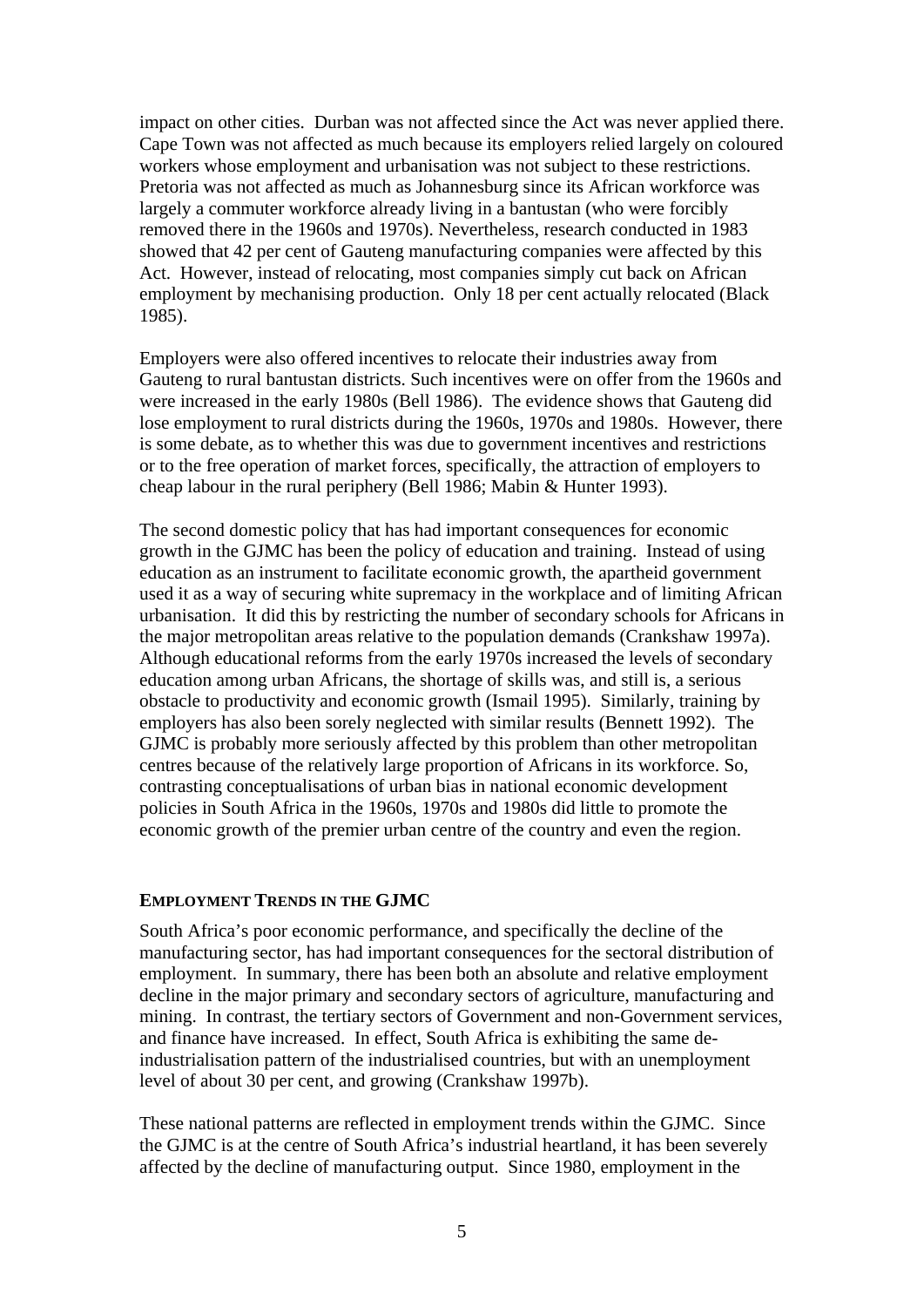manufacturing sector has fallen from 24 to 16 per cent of all employment in the GJMC (Tables  $3 \& 4$ ). Although gold mines within the GJMC produced most of South Africa's gold in 1945, these mines had all been worked out by 1980. Most of the gold mines are now found on the West Rand and in the Free State (Beavon 1997). Employment in the GJMC's mining sector is therefore a low 5 per cent and declining. Employment in services (which includes Government services) is a relatively high 33 per cent and has increased steadily over the last two decades. Other tertiary subsectors are also growing in absolute and relative terms. They are the commercial, financial and transport sectors that respectively employ 21, 13 and 6 per cent of the GJMC's workforce (Figs.  $2 \& 3$ ). An indicator of this is the fact that by the early 1990s, there were almost 6 million  $m<sup>2</sup>$  of good quality office space in greater Johannesburg, which is more than all the office space of similar quality in all the other metropolitan areas combined (Beavon 1997).

#### **IMPACT OF JOHANNESBURG'S ECONOMIC DECLINE ON POVERTY**

#### *Unemployment*

The slow economic growth rate in the GJMC since 1980 has been accompanied by a faster rate of population growth. Between 1970 and 1997, the population of the GJMC increased from 1.5 to 3.8 million (Table 5). The estimates presented in Table 5 are based on the Population Censuses and, in our experience, are fairly reliable except for 1985. The figures for 1997 and 2001 are based on a projection of the 1995 estimates and the Gauteng estimates from the 1996 Census. An annual growth rate of 3.4 per cent was assumed. This annual growth rate assumed that 2.4 per cent per annum is due to natural population growth and that 1 per cent per annum was due to net in-migration (Greater Johannesburg Metropolitan Council 1998a). So, between 1970 and 1991, the annual growth rate of the population was 1.7 per cent, whereas the growth rate of employment lagged behind at only 1.3 per cent (See Table 3 & 5). The discrepancy between these two growth rates provides the demographic basis for rising unemployment in the GJMC and is shown in Fig. 4.

It is generally accepted that unemployment in South Africa is primarily a result of the low rate of employment growth rather than the relative costs of capital and labour (Bell & Padayachee 1984). According to the strict definition, unemployment has grown steadily from the end of the 1960s, rising from about 17 per cent to between 20 and 33 per cent in 1994, depending on whether one uses the strict or expanded definition (Crankshaw 1997b; Bhorat & Leibbrandt 1996). There is some debate over these two different unemployment figures. The first estimate is stricter because it only includes workers over 15 years of age who were not employed in the seven days prior to the survey and who took active steps to find work. The second definition is more expanded because it includes the discouraged work-seeker who would take a job if offered one, but has who not taken active steps to find one (Central Statistical Service 1996: v-vi). The Government only started using the expanded definition in 1987, so comparison with earlier estimates should be made using the strict definition. The strict definition of unemployment is also the one which corresponds to the standard international definition of unemployment and should be used when comparing South Africa's unemployment rates with other countries (Bhorat & Leibbrandt 1996). The 1995 October Household Survey reveals a slight drop in the unemployment rate to 17 per cent (strict definition) and 29 per cent (expanded definition) (Central Statistical Service 1996: 45). Following our own analysis of the October Household Survey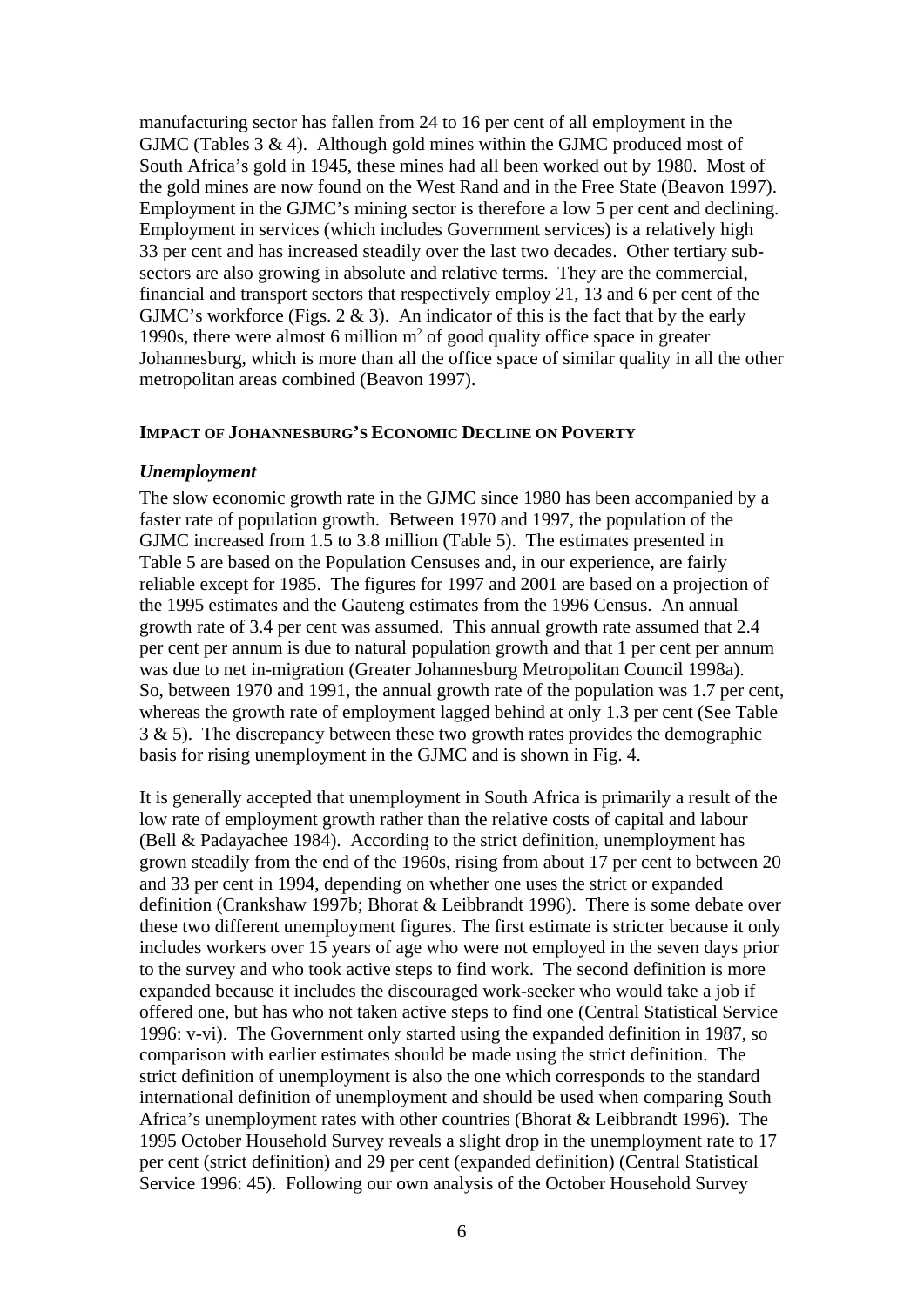data, the strict and expanded unemployment rates for GJMC in 1995 were 15 and 33 per cent, respectively.

The fact that unemployment has grown because the rate of employment growth has been slower than the rate of population growth rate, means that much of the character of unemployment can be understood from a demographic perspective. In other words, because employment growth is lagging behind population growth, it is largely new entrants to the labour market who are unable to find work. Moreover, because new entrants to the labour market are almost always young people, most of the unemployed are also African. The fact that most young people in South Africa are African is largely due to the smaller proportion of coloureds, Indians and whites in the population (9, 3 and 11 per cent, respectively) and to their relatively low fertility rates (1.9, 2.9 and 2.5 respectively). Africans, by contrast, comprise 77 per cent of the population and have a fertility rate of 4.6 (Chimere-Dan 1994: 55; Statistics South Africa 1998).

Most of the other major features of urban poverty follow on from these demographic characteristics of unemployment, namely that the unemployed are more likely to be poorly educated, unskilled and female (see Bhorat & Leibbrandt 1996). Against this background and what at some level seems a set of intractable structural problems, it is germane to reflect on the impact of that future state policies may have on the urban poor.

As in the past, national and provincial government continues to exert significant power over economic policies associated with infrastructural investments and job creation. The largely neo-liberal Growth Employment and Redistribution programme (GEAR) (Nattrass 1996) has set the tone for much of the GJMC's policies, including its *iGoli*<sup>[2](#page-25-1)</sup> strategy that emphasises efficient urban management (GJMC 1998b & 1999). Johannesburg is also directly affected by the province of Gauteng's spatial development initiative that aims to channel investment along specified corridors, notably that between Johannesburg and Pretoria (Spiroplous 1999). The pro-poor merits of both programmes have been heavily criticised. Potentially a significant opportunity exists to break with the centralised economic control associated with apartheid through the introduction of developmental local government (Parnell & Pieterse 1999). In terms of the new local government framework, municipalities not only assume responsibility for local economic development, but are also charged with developmental, poverty reducing, responsibilities. Thus far, the Johannesburg authorities have not been clear about a formal poverty reduction programme and have instead spoken of efficient service delivery and economic growth through the promotion of 'smart' capital and technology intensive industry that will allow Johannesburg to become a world or regional city (Beall et al 1999). It is a moot point as to whether this will, on its own, constitute the rescue remedy for transforming Johannesburg into a national and regional economic hub. It is less unclear that such a trajectory will not create extensive formal employment. Indeed, income generating opportunities for Johannesburg's lower income dwellers are more likely to result from the cities emerging reputation as a shopping mecca for the region (Tomlinson and Rogerson 1999).

At this stage, as Johannesburg is about to elect its first fully democratic municipal representatives<sup>[3](#page-25-1)</sup>, the economic scope of a developmental local government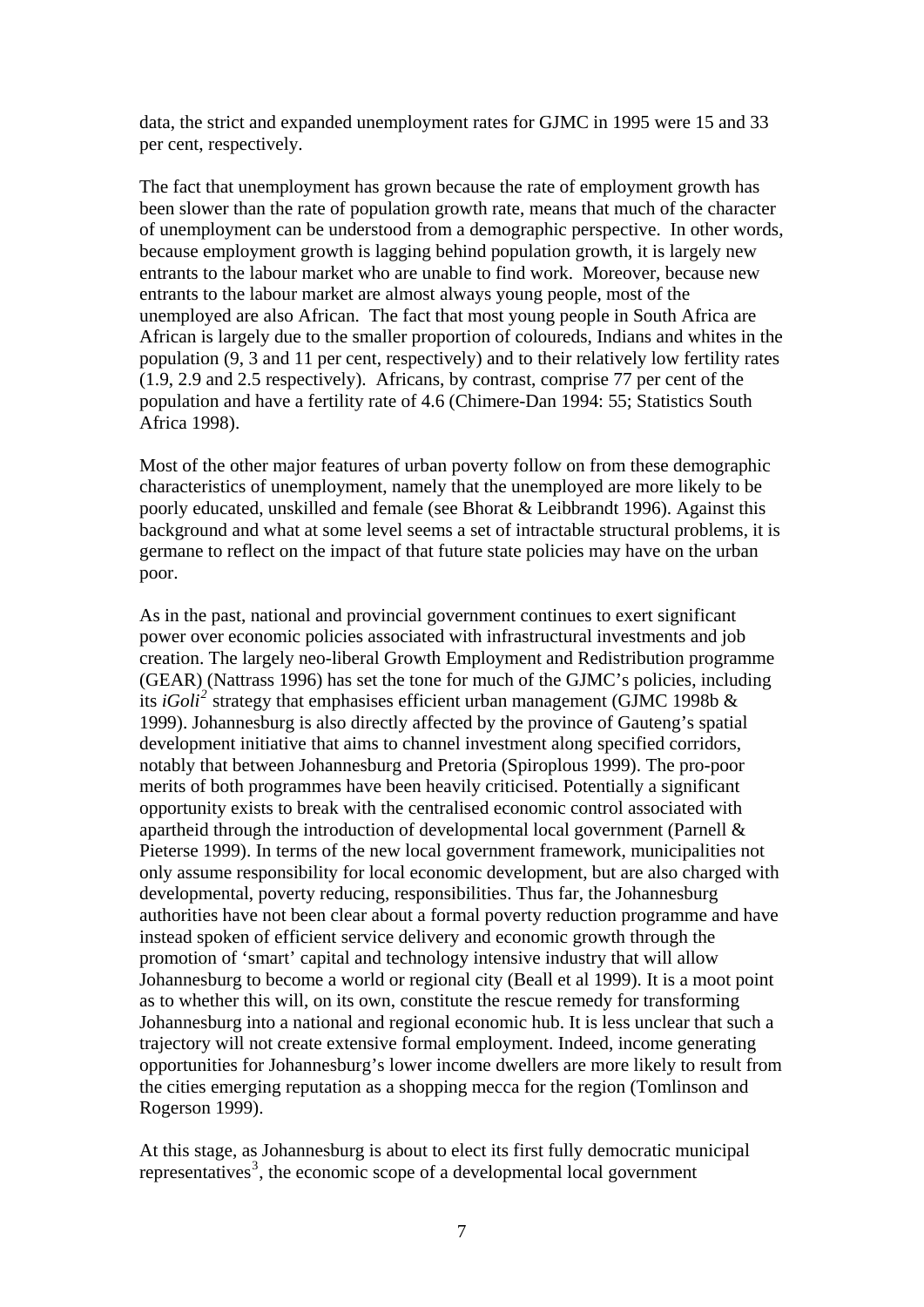programme is still being debated. And yet, from the above discussion, however, it is clear that urban poverty in Johannesburg is increasing and that unemployment is rising. At the same time there is no explicit discussion of how the needs of the poor are to be approached. Lest the new metropolitan government repeat the actions of its predecessor by compounding the hardships of the poorest of the poor, new pro-poor economic strategies will need to be carefully designed. Commonly, this task is done through the design of job creation and local economic development schemes. Elsewhere in the world there is now considerable evidence that such strategies have the capacity to harm the proposed beneficiaries because they fail to take account of a wider range of livelihood strategies adopted by the poor (Amis 1999; Vidler 1999). If local authorities are to do more good than harm, local economic development design must be socially sensitive. Such sensitivity is not possible without some understanding of the how unemployed people currently cope without access to regular jobs and income. It is to this question that we now turn.

#### **LIVELIHOOD STRATEGIES AMONG THE POOR OF JOHANNESBURG**

The lack of formal or regular employment leads to material deprivation and the associated dynamics of vulnerability and insecurity. A livelihood perspective, largely associated with studies of sustainable rural development (Carney, 1998), also emphasises the asset base of urban low-income households (Beall & Kanji 1999). Livelihood strategies constitute the responses of the poor to deprivation and insecurity. Both rural and urban studies of the livelihoods of the poor have emphasised collective and community based survival strategies and the involvement of the poor in decision-making processes regarding their own priorities and the development initiatives that affect them. A gender perspective on livelihoods further emphasises the inseparable relationship between productive activities be it paid work or income-generation and reproductive activities including household work and consumption.

Generally speaking urban livelihoods are less well understood than is the case for rural areas. Research on the poor has for a long time been focussed on the informal sector, and Johannesburg is no exception (c.f. Rogerson 1995*)*. Intra-household and inter-generational livelihood strategies in the city are poorly understood, particularly when the livelihood strategies are not based on paid work or income generating activities. The dearth of research on urban livelihoods in Johannesburg is disappointing, although results from the recent Soweto Survey undertaken by the Sociology Department of the University of the Witwatersrand suggest non-economic strategies of reciprocity are common there. It is also possible to extract from the rich secondary literature on Johannesburg, a number of indicators of the livelihood strategies adopted by the poor of the city. For example, the work of Muthwa (1995) on Orlando East highlights the critical aspect of household structure and gender relations. Her work examines the economic strategies of female-headed households in Orlando East and focuses on women who made an income through a combination of a number of informal activities concentrated in the small-scale or 'survivalist' end of the informal economy. She found that because of high levels of unemployment among both women and men in Soweto:

*…male partners were generally no longer seen as a form of insurance against protracted poverty. Instead, the inability of men to provide for household sustenance coupled with the unreasonable spending priorities of men, were*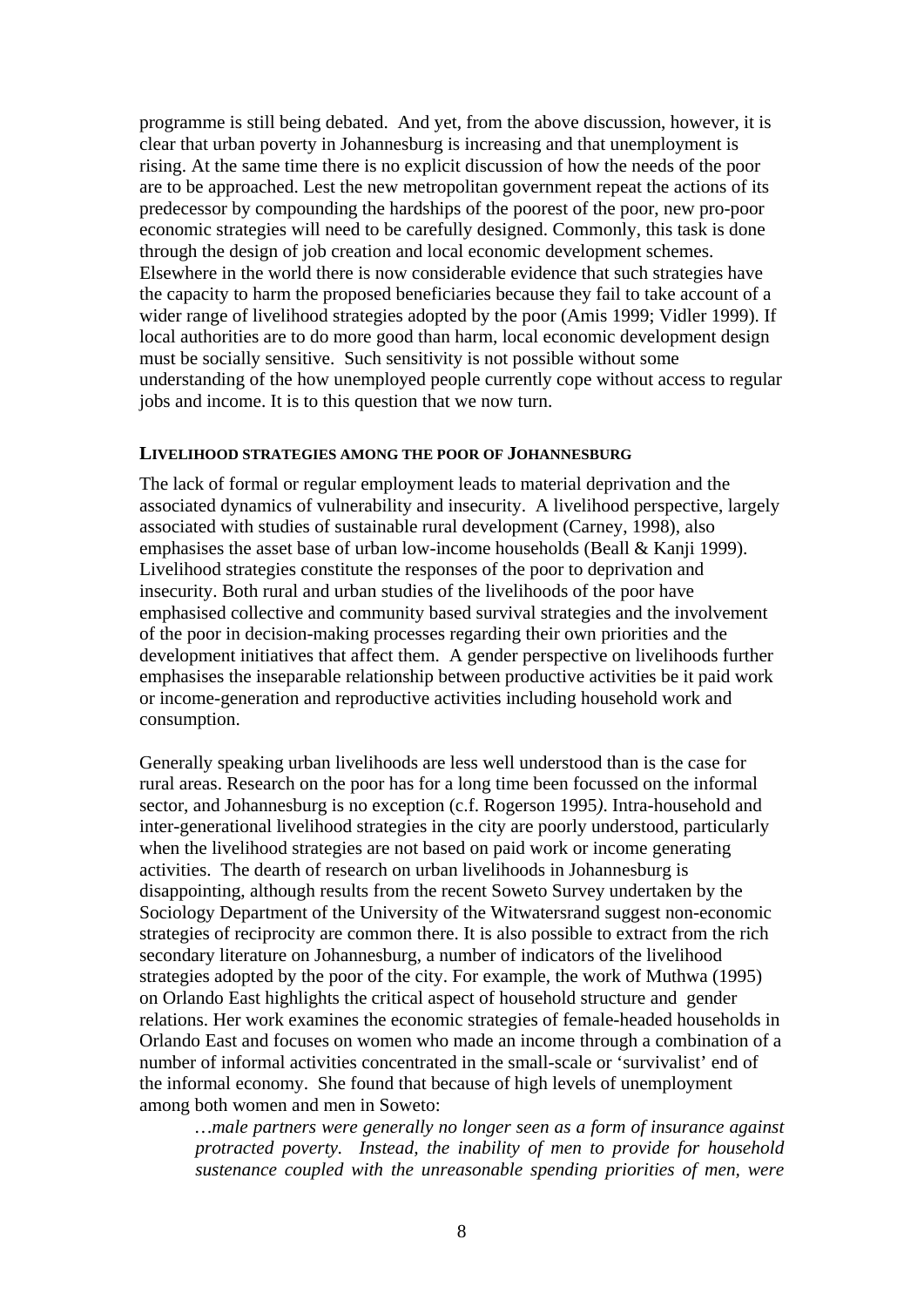*found to be central in explaining the widespread breakdown of marital relations in Soweto. In a community where the bulk of households, irrespective of the gender of the head, are poor in any case, the ability to provide for the sustenance of the household becomes a paramount factor determining the nature and sustainability of male-female relations. Women faced with poverty, coupled with the stress of a bad marriage or an unrewarding relationship tended to opt out and sought the freedom to garner income by any means possible (*Muthwa 1995:263).

The break-up of the family is common in Johannesburg and has variously been interpreted as a consequence of poverty or a strategy to overcome it. But there are many other strategies adopted by people who want to survive and cope and modestly prosper, such as membership of religious organisations and informal savings clubs (stokvels), bulk buying schemes, communal eating arrangements, renting rooms and labour intensive solutions to housework to reduce costs such as use of fossil fuels for cooking, even in electrified areas. Even more harmful are strategies associated with reduced consumption resulting in increased child malnutrition. Increases in family based retailing or production resulting in an increase in child work and school drop out rates (Beall 2000). Both harmful and anti-social are the criminal activities in which unemployed people get involved and for which Johannesburg is becoming increasingly renowned. The point of using a livelihood approach is not to romanticise illegal or anti-social behaviour. Indeed, we will show how the poor are often the victims of criminal activity. Rather, sensitive knowledge about how the poor live and the challenges they face can allow policy makers to consider whether proposed state action will enhance, erode or ignore existing strategies through which the poor make a living. In a context of limited resources, where full welfare or employment are far off ideals, this is pragmatic politics. Livelihood strategies need not be seen as a series of isolated individualised events. Once the survival patterns of the poor are better understood it becomes obvious that, faced with no prospect of a job or regular income, people seek to optimise their quality of life by relying on activities in the reproductive sphere, and on the associated social familial relationships. Those who are fortunate enough to live in stable communities where levels of trust have been allowed to develop and have been nurtured, see their livelihood strategies extend to broader collectivities such as neighbourhoods, community groups and friendship networks and so on. Where communities have been wracked by conflict, crime and competition over scarce resources, even the most imaginative coping mechanisms are undermined. Hard won social assets are rapidly eroded (Moser 1998). This generalised pattern of responses can be illustrated from examples drawn from Alexandra township.

#### *Coping with poverty: livelihood strategies in Alexandra township*

Responses to poverty vary across cultural, racial and religious divides. As Johannesburg is a very cosmopolitan city there are a kaleidoscopic range of reactions to poverty. Focusing schematically on only one poor area, as we do now, does not do justice to the range of responses to poverty that have been recorded in a growing body of literature on urban life in Johannesburg. A single micro-case-study is an even less adequate reflection of the resourcefulness of the city's poor. The examples that we provide are all taken from one small, dense township to the north of Johannesburg known as Alexandra (Fig. 5). The township was started in 1912 and is now the most densely populated low-rise township in South Africa (*The Star* 21.04.1998). Within these 4.6 square kilometers about 150,000 people (estimated density is one person per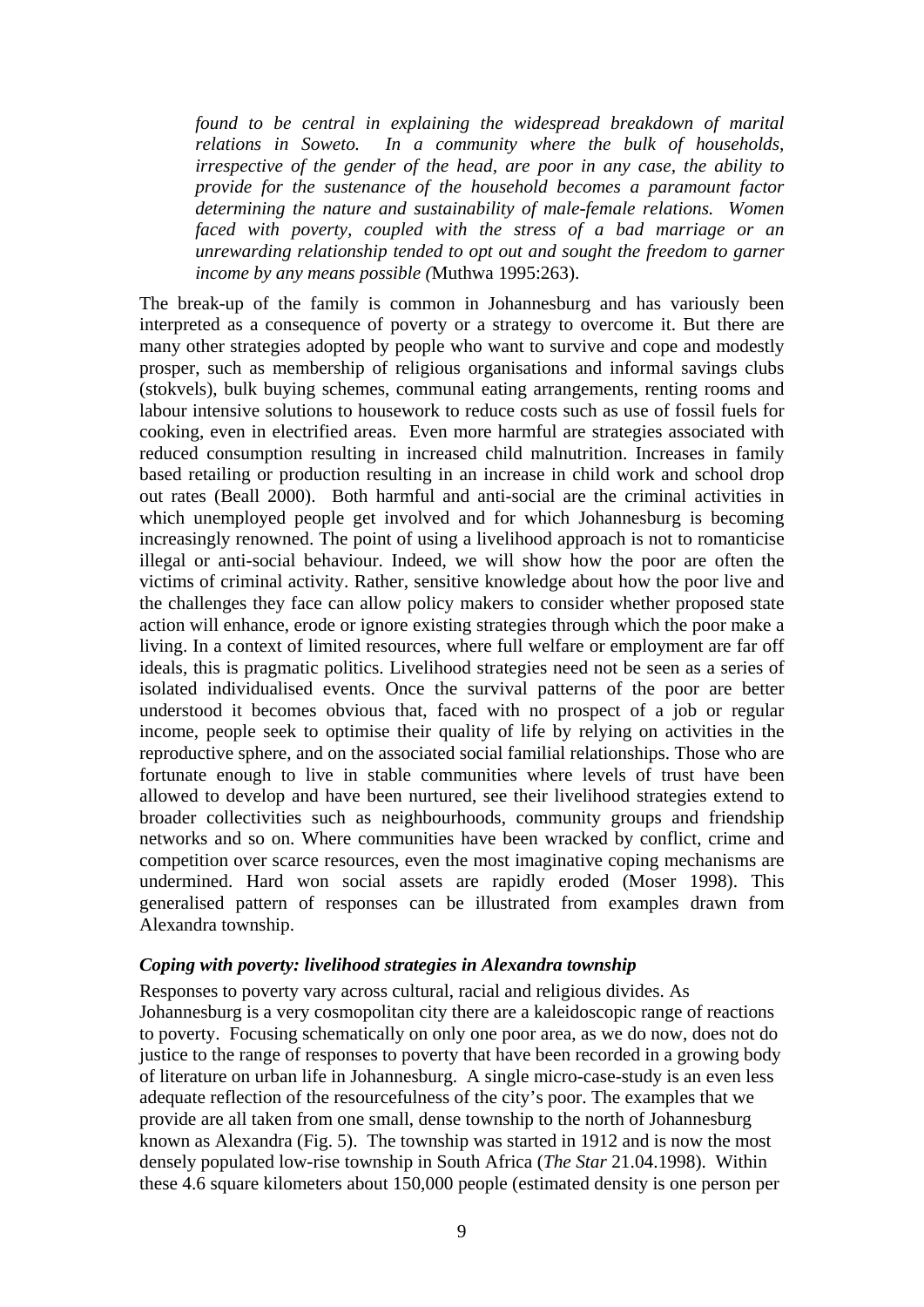29 square meters) eke out a living, most without access to formal housing or employment (CASE 1998a). The responses of Alexandra residents to the poor conditions in which they live are indicative of the innovative, contradictory and highly politicised responses to poverty, marginalisation and inequality. However, they are not representative of the thousands of people living in more peripheral informal settlements, or those who have carved out a niche for themselves in the inner city or the suburban domestic servants quarters. The area of Alexandra is officially to be upgraded, but this will involve reducing the population by about half. According to the press (*The Star* 21.04.1998) 'this will be done by moving people into various housing schemes, by the construction of high rise buildings and the relocation of illegal immigrants by the Department of Home Affairs'. Plans for the 10 year upgrade of Alexandra are being resisted by the rich neighboring suburb of Sandton, and the future of the area remains uncertain effectively leaving residents to fend for themselves (*The Star* 06.05.1998).

#### *Individual or household coping mechanisms*

Levels of unemployment in Alexandra (32 per cent or 36 per cent of the economically active population) are very high, even compared to levels of unemployment elsewhere in Gauteng (29 per cent). Sources of income for Alexandra households come from low paid formal work and informal sector activities; the latter typically restricted to the retail sector. A high proportion of the Alexandra population (22 percent) depends on domestic work (CASE 1998b). Unsurprisingly, few respondents in the CASE survey listed crime as their major source of income. However, especially among marginalised youth, crime presents an alternative and increasingly popular means of survival.

According to the popular press, Johannesburg is in the midst of an unprecedented crime-wave that is centered on the affluent northern suburbs (Louw *et al*, 1998). Certainly, the distributional maps of housebreaking and of hijacking in Johannesburg shows clustering around the northern access road of Louis Botha. There are two explanations for this geographical pattern of crime. One is the concentration of wealth in white suburbia and the other is the location of the blighted township of Alexandra. High levels of car ownership among the middle classes of northern Johannesburg make them targets of vehicle high-jackers and the proximity of Alexandra offers a refuge for criminals. Once car thieves arrive at Alexandra, also known as 'dark city', they cannot be readily located by police because they disappear down the warren of paths between the shacks that characterise the dense and poorly-lit settlement. 'Chop shops' that are hidden, even from the air, make it possible for criminals to quickly strip the stolen vehicles for sale as spare parts. But Alexandra is not just a haven for thieves, it is also a site of crime.

Crime abounds within Alexandra. Workers returning home with weekly wages present particular opportunities for township thugs, who prey on local residents. Despite the image of Johannesburg's white elite being the object of crime, the poor of the townships suffer substantially more than the middle classes from crime (Louw *et al* 1998). No less than 75 per cent of Alexandra residents cited the increase in crime as the factor that had most negatively impacted on their lives since 1994 (CASE 1998b). These perceptions are borne out by reported figures of crime, especially serious crimes like rape and murder (GJMC 1997). Among the numerous coping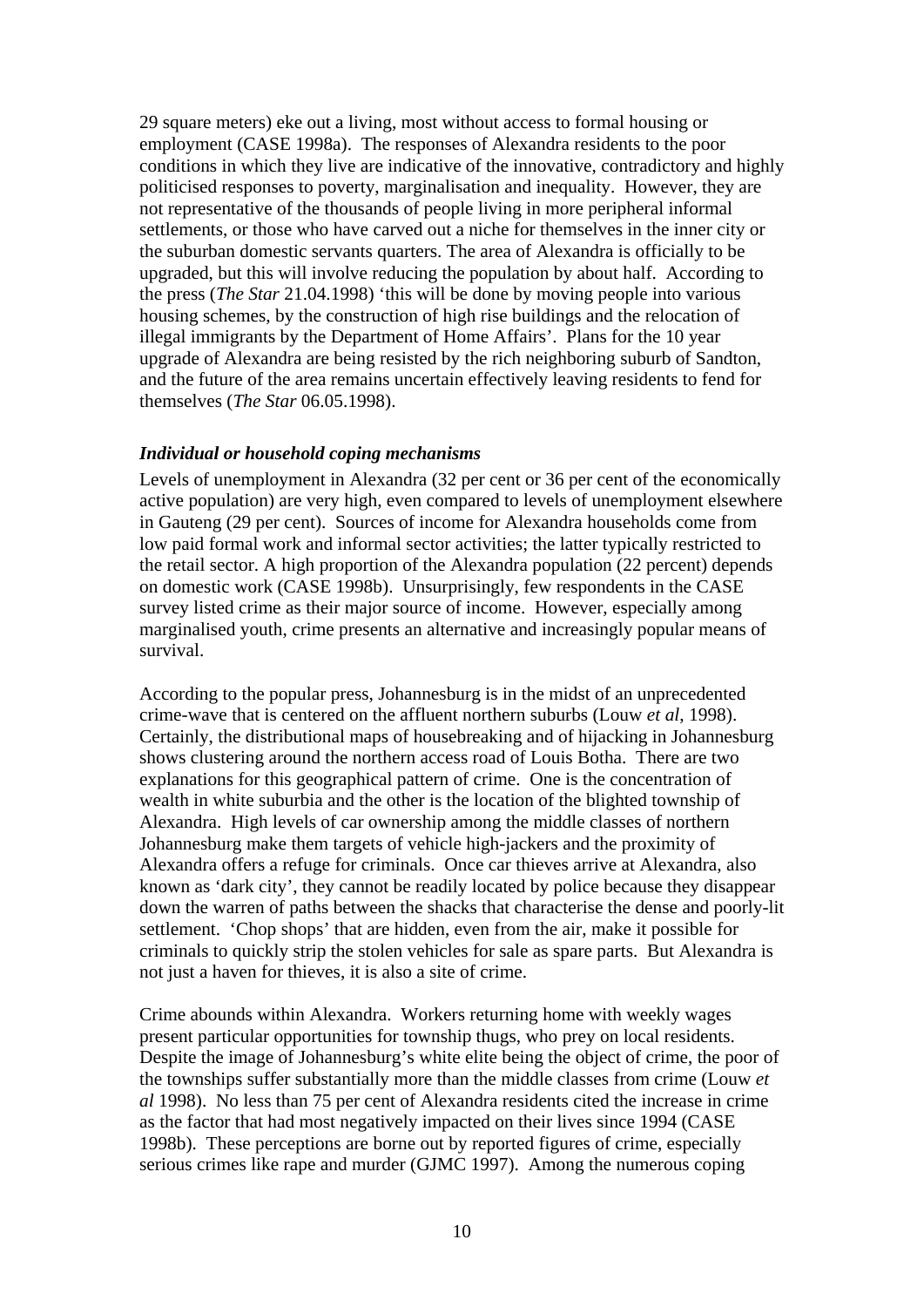mechanisms adopted to survive, women in Alexandra will rarely leave the house (or shack) alone after dark and they avoid the dark passages that connect the shacks. Significantly it was the female hostel residents of Alexandra who were least optimistic about post-1994 improvements in the area (CASE 1998b). Under conditions such as these the poor may gain improvement in disposable income from crime prevention before than job creation.

Crime and violence are not the only illegal activities that are common in Alexandra. Many survival strategies are illegal, the most common of which is the illegal occupation of land by squatters. In the context of Alexandra, where space is at a premium, it is not easy to obtain land legally. The practice of building shacks below the building line is well established. In Alexandra the banks of the Jukskei River have been heavily settled with shacks, despite the prohibition of construction below the 50 year flood-line. The fact that many homes have been swept away in the heavy summer rains has not deterred households desperate for land who repeatedly recolonised the riverbanks. As the GJMC is all too aware, job creation without associated improvement in service delivery will fail adequately to improve the quality of life of the most marginal residents.

Other individual survival strategies, which though not illegal, fall outside of the protective regulation of the law, involve individuals becoming members of communal savings associations know as 'stokvels'. More than a third of all Alexandra residents belong to stockvels, which are essentially savings groups. This is nearly three times the number who belong to a political party and far more than the 2-3 per cent who are union members (CASE 1998b). Recently the traditional practice of stokvels has been abused by instigators of pyramid savings associations that have collapsed leaving unprotected members without their investments and with no legal recourse. Here protective measures to ensure safe access to the banking and financial sectors is a core component of strategies intended to improve the resources of the poor.

#### *Inter-generational strategies within families*

The most widely used inter-generational strategy adopted by the poor of Johannesburg is migrant labour. Traditionally young men moved to the city, either to the mines or to work for the municipality and later the manufacturing sector, where they lived in hostels (Parnell & Pirie 1991). Rural-born Africans who were not employed in the urban workforce were required under apartheid laws to remain on the reserves. The extent of the practice of moving between town and countryside under apartheid is underscored by the fact that in Johannesburg almost 2.5 percent of all shelter is hostel accommodation (Central Statistical Services 1996). Within the greater Johannesburg area hostels are clustered in industrial areas and in African townships. Alexandra, a township with a somewhat anomalous administrative history, became the focal point for single migrant accommodation in the greater Johannesburg area at the time that the other major African township, Soweto, was being developed for family housing (Lucas 1995). As a result some 17 per cent of the population in Alexandra lives in hostels. The number of migrants in the area may well be higher. In Johannesburg the shortage of housing means that recent arrivals tend to settle in informal shack areas, which in Alexandra account for a massive 48 per cent of all of the shelter (CASE 1998b). The CASE survey notes that about a quarter of the population of Alexandra has migrated there over the last five years, but unfortunately does not correlate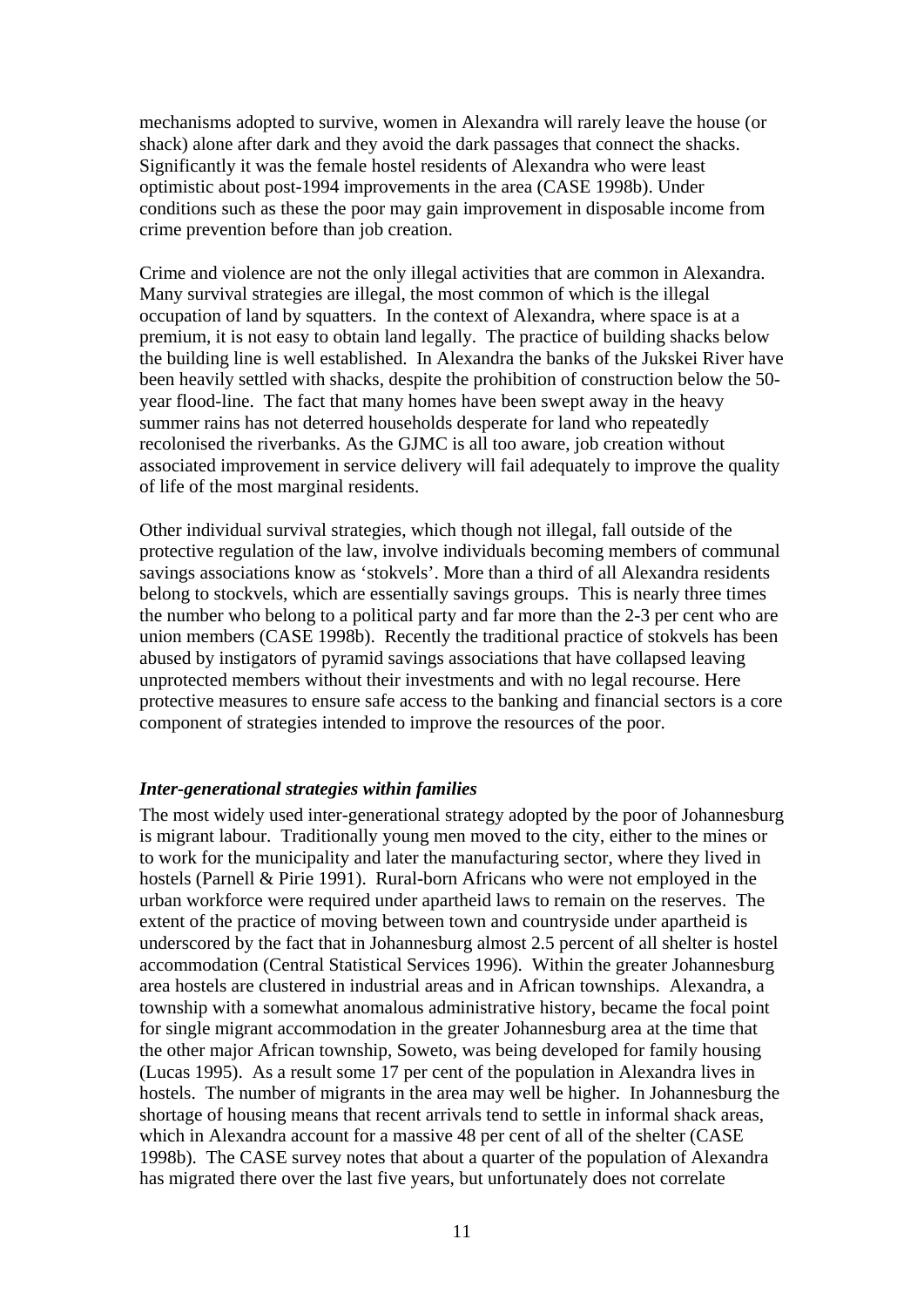housing type with length of time in Alexandra. In Alexandra the fact that 6 per cent of residents of the poorest section of the township own livestock is indicative of strong rural links among the informally housed population (CASE 1998b).

Surprisingly little is known of the role that either national or regional migrancy plays in the lives of the urban poor of Alexandra, and this would be an important issue to pursue. One indication of the impact of migrancy in Alexandra is the variation in household structure, suggesting that many migrants do not bring their children to Johannesburg (Table 6). The manipulation of the urban household size (Table 7) also suggests that the poor of Alexandra are able to determine or limit the size of the urban household to maximise their survival. It may well be that the poorest of the poor of Alexandra are in fact those urbanites living in shacks without any rural base and thus unable to split the family to optimise resources.

#### *Community level organisation*

There is a proud tradition of community organisation in Alexandra. The Alexandra bus boycotts and the squatter movements of the 1950s (Bonner 1990) foreshadowed the oppositionary actions of a highly mobilised community. Like Soweto, Alexandra township was a militant centre of opposition to apartheid in the 1980s (Bozzoli 1996; Lucas 1995). As an important staging ground for the urban anti-apartheid revolution, the micro-politics of Alexandra were heavily contested (Bond 1990; Mayekiso 1996; Cawker 1996). The Alexandra Civic Organisation (ACO) and the ANC represented the two largest groupings within the township, but these are by no means the only significant political community organisations. Social deprivation and a lack of social homogeneity within the Alexandra population combined with state repression to fuel the formation of rival political organisations, whose divergent interests persist into the post-apartheid era. The impact of the inter community politics of Alexandra extends beyond the confines of the isolated township. For example the demise of the influence of SANCO (South African National Civic Organisation) is attributed to internal Alexandra politics (Mayekiso 1990; *Business Day* 30.03.1998; 14.05.1998).

For our purposes it is sufficient to note the highly charged local organisational environment of Alexandra, and to begin to explore how the dominant presence of these influential community political organisations impacted on the lives of ordinary residents. The published record of civic organisations in Alexandra is now somewhat dated. But, reflecting the violent and perhaps exceptional times of the eve of apartheid's' downfall is not without merit. In deprived areas like Alexandra whether the municipality is promoting job creation, allocating housing or improving access to transport services, existing political structures will impact on the effectiveness of the operation.

The rich ethnographies of Alexandra in the late 1980s provide powerful cameos on the role of community organisations in the lives of Johannesburg's poor. The first feature to emerge is that of the highly spatialised experience of Alexandra community organisations' opposition to apartheid brought a new geography to the township experience: Bozzoli (1996: 8-9) reports on the metamorphosis:

*What it meant to live in a Yard, a Block or a Street, changes during the revolt. Each became an arena for mobilisation rather than residence. Many people speak today of how the formation of a yard committee represented something*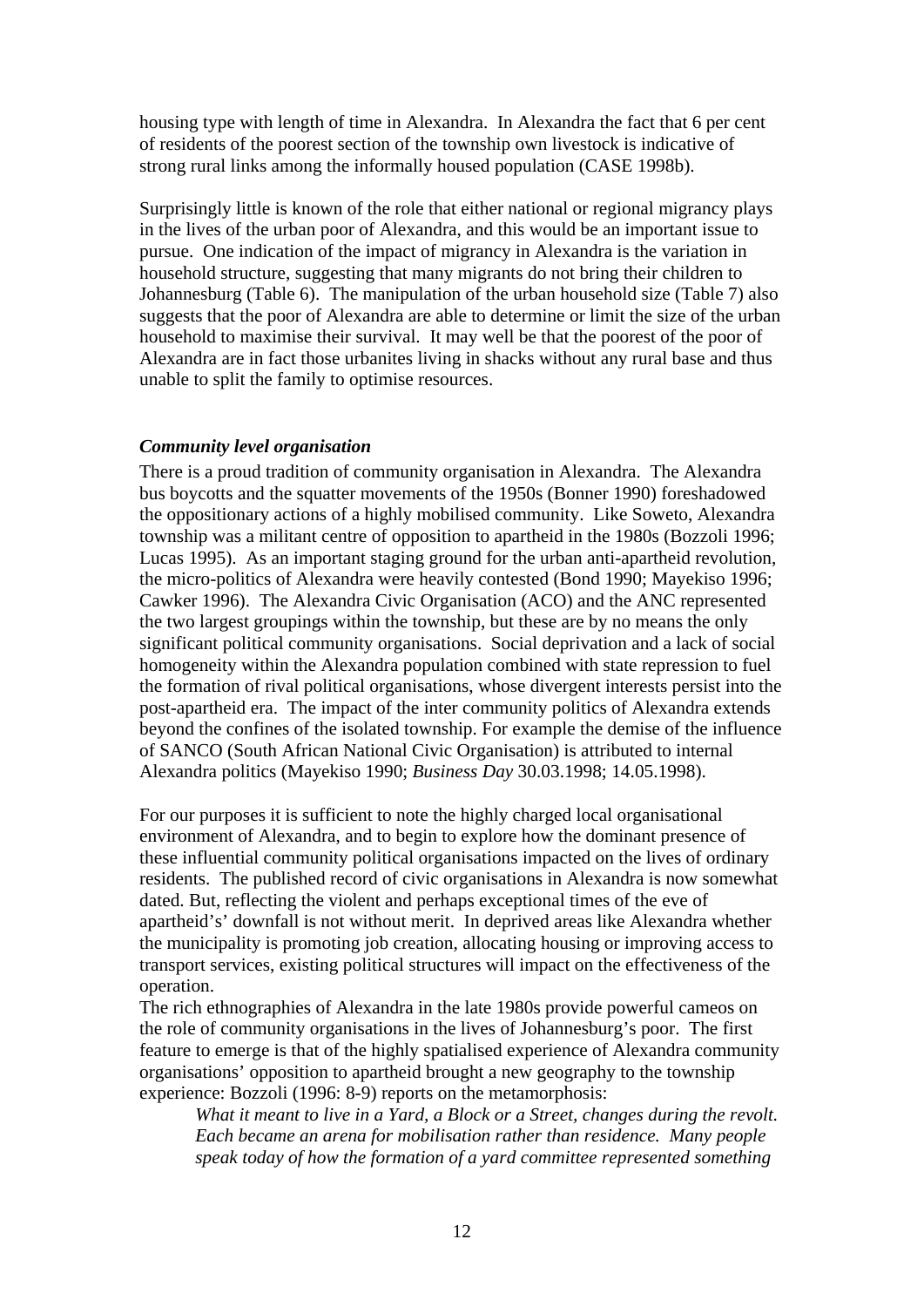*entirely new and liberating for them, entailing a reconceptualisation of the meaning of their own 'normal' living spaces.'* 

A second aspect to be drawn from the accounts of the 1980s community organisations is the imperative of recognising the legacy of opposition. Alexandra 'war stories' are a sobering reminder of the politically charged territories within which community based participatory poverty reduction developments must now take place. The internecine conflict that underscored the establishment of territory and community then means there are old scores to be settled now. The appropriation of township landmarks by different factions, and the adoption of intricate youth cultures and styles symbolic of political association and status has generated a complex map onto which development projects must be drawn. Against the background of the complex community politics of the 1980s, it is naive to expect an uncontested allocation of post-apartheid reconstruction resources for the reconstruction of Alexandra township. In this extraordinarily politicised environment, ensuring community representation and participation demands considerable community knowledge and substantial diplomatic expertise.

#### **LESSONS FROM THE LIVELIHOOD STRATEGIES OF THE POOR**

Poor communities depend on a cohesive social (family, and community) fabric to survive in the face of economic uncertainty. Optimum interventions to enhance the quality of life of poor residents should therefore be associated with integrated social and economic development. As part of the new local government dispensation the Johannesburg municipality is increasingly setting the policy parameters for dealing with both economic growth and poverty reduction. The GJMC has taken a strong public position on the economic base of urban poverty and advocates growth and job creation as strategies for development (GJMC 1998b). Their position on social development remains, by default, unspecified. By buying into the national policy of GEAR and the provincial strategy of 'Smart Gauteng' there are worrying signs of an overtly simplistic growth oriented, economistic approach to resolving the escalation of poverty in the city.

Given the overall economic climate in which Johannesburg is operating, and noting especially the escalation in unemployment and the marginalisation of unskilled workers, the emphasis on local economic development is clearly sensible. Job creation must be a central pillar of a poverty reduction strategy. But, we have argued, in a context of rising poverty where full employment is an unachievable goal, shifts in municipal officials' and politicians' perspectives are required if the problems of the urban unemployed of Johannesburg are to be appropriately addressed. Specifically we suggest that the adoption of a narrow economistic approach to local economic development that stresses job creation and/or service delivery and essentialises citizens' productive roles over their roles as consumer or reproducers, may harm the poorest of the poor. An alternative livelihood based conception that overtly addresses the social relations of the poor as part of the solution to the unemployment problem facing the Greater Johannesburg Metropolitan Council, is therefore advocated (Beall et al). The first step for a local authority seeking to address the livelihood strategies of poor residents is to see beyond the formal/informal job divide to recognise the many ways that the poor optimise their livelihoods. Next, authorities have to recognise local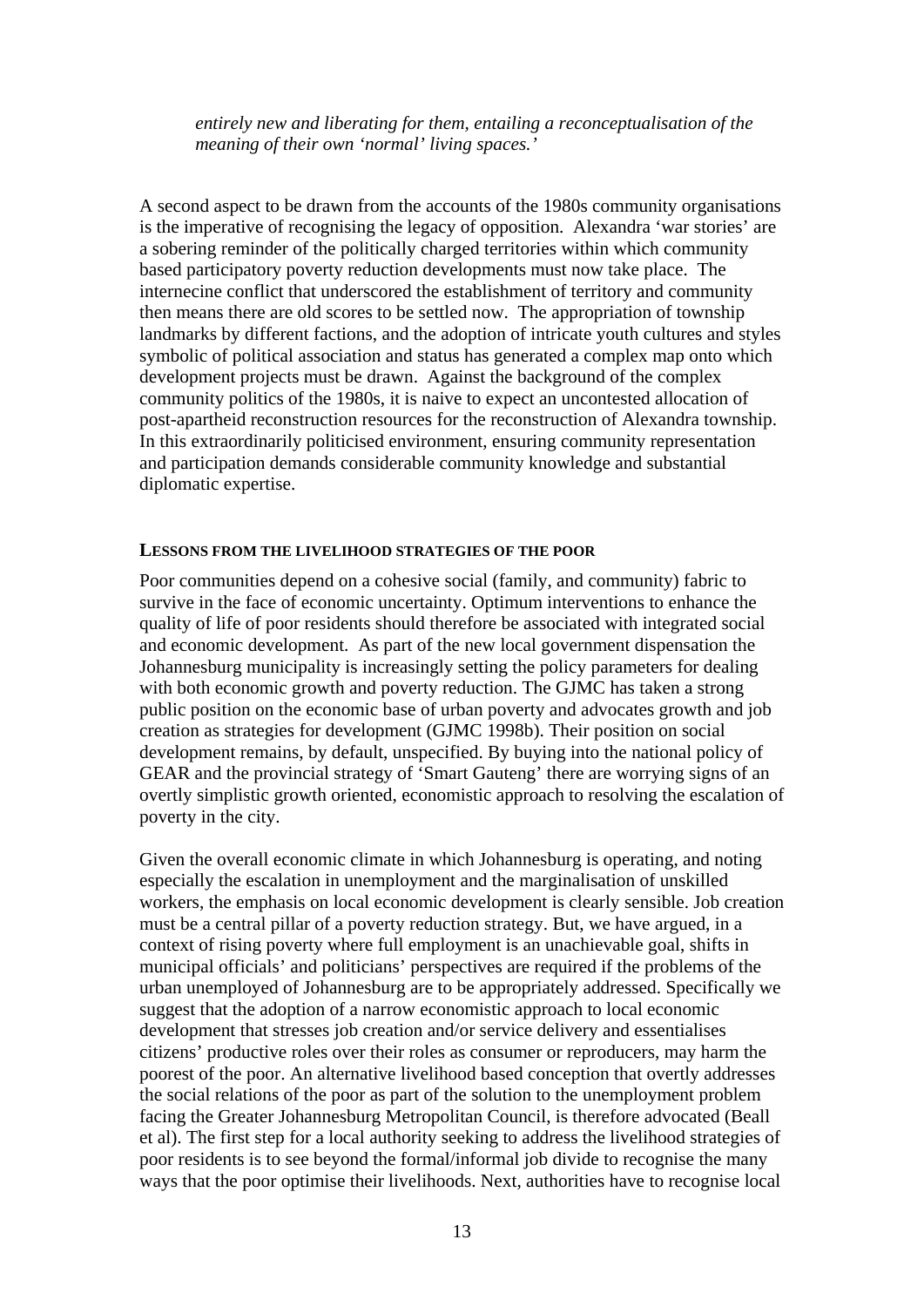social and cultural mechanisms that enhance and detract from the livelihoods of the poor. Finally, pro-poor municipal policy and action needs to be devised and executed in a manner that is sensitive to optimising the livelihood strategies of the poor and of the city.

#### **References**

- AMIS, P. (1999), *Urban Economic Growth and Poverty Reduction, Background paper 2, Urban Governance, Partnership and Poverty.* Birmingham: University of Birmingham
- BEALL, J. (2000), From the culture of poverty to inclusive cities: reframeing urban policy and politics *Journal of International Development.* in press.
- BEALL, J. & KANJI, N. (1999), *Households, Livelihoods and Urban Poverty, Background paper 3, Urban Governance, Partnership and Poverty*. Birmingham: University of Birmingham.
- BEALL, J. CRANKSHAW, O. and PARNELL, S. (1999), *Urban Governance, Partnership and Poverty in Johannesburg*. Birmingham: University of Birmingham.
- BEAVON, K. (1997), Johannesburg: A city and metropolitan area in transformation in C. RAKODI (ed.) *The Urban Challenge in Africa: Growth and management of its large cities*. Toyko: United Nations University Press. pp. 150-191.
- BELL, R. (1986), The Role of Regional Policy in South Africa *Journal of Southern African Studies* 12, pp. 276-292.
- BELL, T. & V. PADAYACHEE (1984), Unemployment in South Africa: Trends, causes and cures *Development Southern Africa* 3&4, pp. 426-438.
- BENNETT P. (1992), Industrial Training Boards in South Africa: Employer Perspectives, Report Presented to National Educational Policy Investigation, Human Resource Development Research Group, Durban.
- BLACK, A. (1985), Government Policy and Employment Creation in the South African Manufacturing Sector, Unpublished Masters Thesis, University of Natal, Durban.
- BLACK, A. (1991), Manufacturing Development and the Economic Crisis: A reversion to primary production? in S. GELB (ed), *South Africa's Economic Crisis.* Cape Town: David Philip. pp. 156-174.
- BHORAT, H. & M. LEIBRANDT (1996), Understanding Unemployment: The relationship between the employed and the jobless, in J. BASKIN (ed.) *Against the Current: Labour and economic policy in South Africa*. Johannesburg: Ravan Press. pp. 143-164.

BOND, P. (1990), Township Housing and south Africa's "Financial Explosion": The theory and practice of financial capital in Alexandra. *Urban Forum* 1(2), pp. 39-68.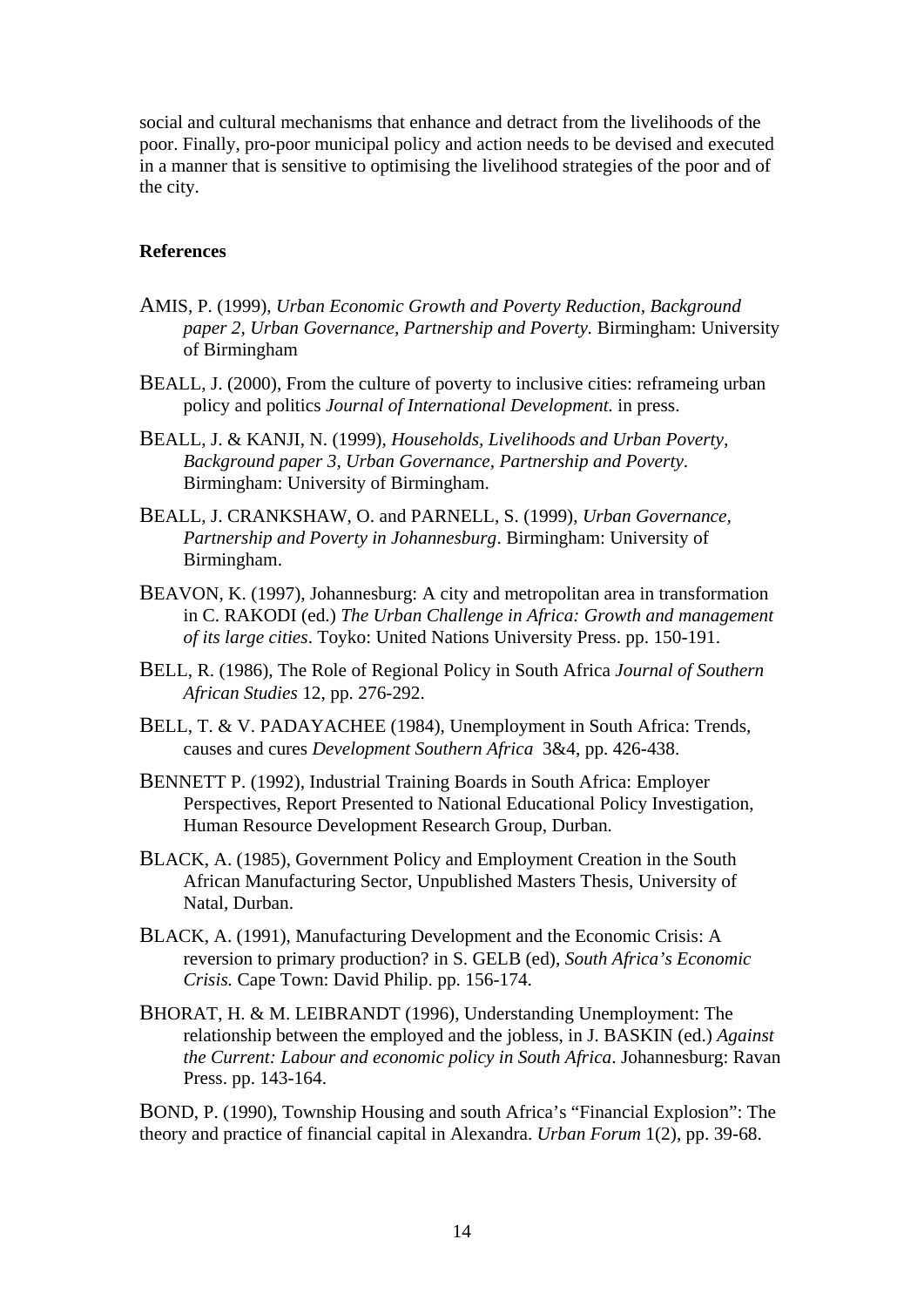- BONNER, P. (1990), The Politics of Black Squatter Movements on the Rand, 1944-1952', *Radical History Review.* 46, pp. 89-115.
- BOZZOLI, B. (1996), Alexandra, Unpublished seminar paper, Institute for Advanced Social Sciences, University of the Witwatersrand, Johannesburg.
- *Business Day*, Johannesburg.
- CARNEY, D. (ed.) (1998), Sustainable Rural Livelihoods: What Contribution Can we make? Papers presented at DFID's Natural Resource Adviser's Conference, July, London: HMSO.
- CASE (1998a), Upgrading Gauteng's Informal Settlements; Report Prepared for Gauteng Department of Housing and Land Affairs, Johannesburg.
- CASE (1998b), Determining our own development: a community-based socioeconomic profile of Alexandra, Report prepared for the CFBN Foundation, Johannesburg.
- CASSIM, F. (1988), Growth, Crisis and Change in the South African Economy, in J. SUCKLING & L. WHITE (eds.), *After Apartheid: Renewal of the South African economy*, London: James Currey. pp. 1-18.
- CENTRAL STATISTICAL SERVICE (1981), Gross Geographic Product at Factor Incomes by Magisterial District 1975, Report No.09-14-04, Department of Statistics, Pretoria.
- CENTRAL STATISTICAL SERVICE (1988), Gross Geographic Product at Factor Incomes by Magisterial District 1981, Report No.04-01-01, Central Statistical Service, Pretoria.
- CENTRAL STATISTICAL SERVICE (1993), Gross Geographic Product at Factor Incomes by Magisterial District for the Primary, Secondary and Tertiary Sectors 1988, Statistical Release P0401, Central Statistical Service, Pretoria.
- CENTRAL STATISTICAL SERVICE (1994), Gross Geographic Product at Factor Incomes by Kind of Economic Activity and Magisterial District 1991, Statistical Release P0401, Central Statistical Service, Pretoria.
- CENTRAL STATISTICAL SERVICE (1995), Statistical Release P041, Pretoria.
- CENTRAL STATISTICAL SERVICE (1997), South African Statistics 1995, Central Statistical Services, Pretoria.
- CENTRAL STATISTICAL SERVICE (1996), October Household Survey 1995, Statistical Release P0317, Central Statistical Service, Pretoria.
- CAWKER, G. (1996), Project Alexandra, Draft Report, Markinor, Randburg.
- CHIMERE-DAN, O. (1994), Determinants of Racial Fertility Differentials in some Urban Areas of South Africa. *Journal of Biosocial Science.* 26, pp. 55-63.
- CRANKSHAW, O. (1997a), *Race, Class and the Changing Division of Labour Under Apartheid*, London: Routledge.
- CRANKSHAW, O. (1997b), Shifting Sands: Labour market trends and union organisation *South African Labour Bulletin.* 21, pp.28-35.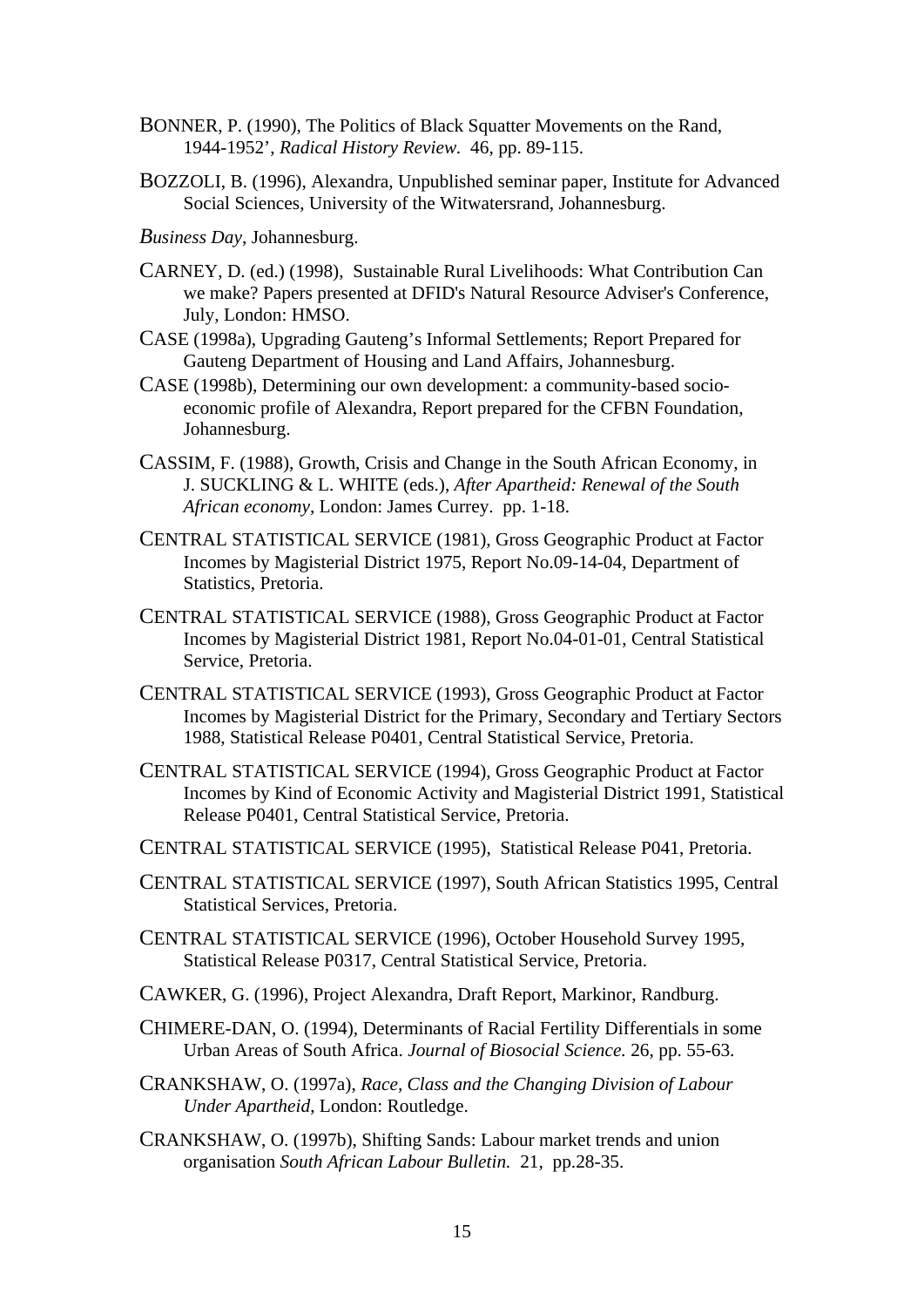- CRANKSHAW, O. & PARNELL, S. (1999), Race, Inequality and Urbanisation in the Johannesburg Region, 1946-1996, Paper Prepared for The National Academy of Sciences, Workshop on 'World Cities in Poor Countries', Washington D.C.
- EDWARDS, C. (1998), Financing Faster Growth in South Africa: The case for reforming the financial sector. *Transformation* 35, pp. 49-76.
- GELB, S. (1991), South Africa's Economic Crisis: An overview in S. GELB (ed.), *South Africa's Economic Crisis*, Cape Town: David Philip. pp. 1-32.
- GREATER JOHANNESBURG METROPOLITAN COUNCIL (1997), Greater Johannesburg Metropolitan Council Land Development Objectives (2 volumes and summaries), Unpublished Reports, Johannesburg.
- GREATER JOHANNESBURG METROPOLITAN COUNCIL (1998a), 'Greater Johannesburg Metropolitan Council Integrated Metropolitan Development Plan, 1997/98', Unpublished Report, Johannesburg.
- GREATER JOHANNESBURG METROPOLITAN COUNCIL (1998b), iGoli 2002, Johannesburg
- HADLAND, A. & J. RANTOE (1999), *The Life and Times of Thabo Mbeki,* Zebra: Rivonia.
- JOFFE, A., D. KAPLAN, R. KAPLINSKY, & D. LEWIS, (1995) *Improving Manufacturing Performance in South Africa: Report of the Industrial Strategy Project,* Cape Town: University of Cape Town Press.
- LOUW, A. & M. SHAW & L. CAMERER, R. ROBERTSHAW (1998), *Crime in Johannesburg: Results of a Victim Survey.* Johannesburg: Institute for Security Studies.
- LUCAS, J. (1995), Space, Society and Culture: Housing and local level politics in a section of Alexandra township, 1991-1992, Unpublished Masters Thesis, University of the Witwatersrand, Johannesburg.
- ISMAIL, F. (1995), Education and the ability to export manufactures: The relevance to South Africa of the Wood model. *Development Southern Africa.* 12, pp. 35-44.
- MABIN, A. & R. HUNTER (1993), Review of Conditions and Trends Affecting Development in the PWV, Unpublished Report Prepared for the PWV Forum, Johannesburg.
- MAYEKISO, M. (1996), *Township Politics: Civic struggles for a new South Africa.*  New York: Monthly Review Press.
- MOSER, C. (1998). The Asset Vulnerability Framework: Reassessing Urban Poverty Reduction Strategies. *World Development*. 26. pp.1-19.
- MOLL, T. (1991), Did the Apartheid Economy Fail? *Journal of Southern African Studies.* 17, pp. 271-291.
- MUTWA, B. (1995), Economic Survival Strategies of Female-headed Households: The Case of Soweto, South Africa. Ph.D. Thesis. Department of Geography, School of Oriental and African Studies, University of London.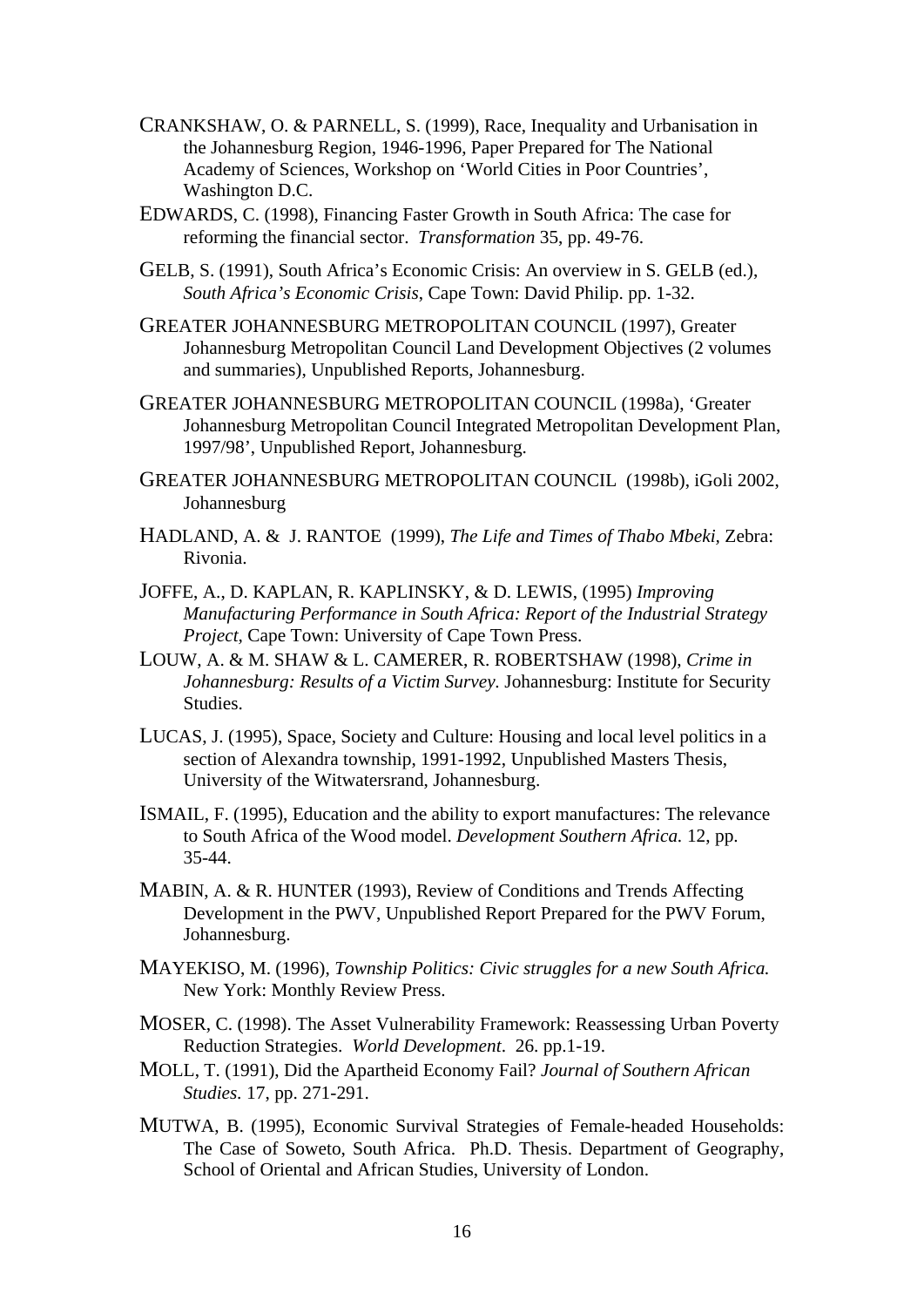- NATTRASS, N. (1996), Gambling on Investment: Competing economic strategies in South Africa, *Transformation.* 31, pp.25-42.
- PARNELL, S. & G. PIRIE (1991) Johannesburg, in A. LEMON (ed.), *Homes Apart: South Africa's Segregated Cities.* London: Paul Chapman. pp. 129-145.
- PARNELL, S. & E. PIETERSE (1999), Developmental Local Government: the Second Wave of Post-apartheid transformation, *Africanus.* 29, pp.61-86.
- PIAZOLO, M. & M. WURTH (1995), Productivity in the South African Manufacturing Industry *South African Journal of Economics.* 63, pp. 173-196.
- POSEL, D. (1991), *The Making of Apartheid: Conflict and compromise, 1948-1961*, Oxford: Clarendon.
- ROBERTS, S. (1997), Monetary Policy Within Macroeconomic Policy: An appraisal in the context of reconstruction and development. *Transformation* 32, pp. 54-78.
- ROGERSON, C. (1995), The changing face of retailing in the South African city: the case of inner-city Johannesburg. *Africa Insight* 25, pp. 163-171.
- SOUTH AFRICA (1976), Population Census 1970: Occupation and industry by district and economic region, Report No. 02-05-06*,* Department of Statistics, Pretoria, pp.173-174.
- SOUTH AFRICA (1985) Population Census 1980: Industry by statistical region and district, Report No.02-80-08, Central Statistical Services, Pretoria, pp.446 and 451.
- SOUTH AFRICA (1986), Population Census 1985: Industry by development region, statistical region and district, Report No. 02-85-04*,* Central Statistical Service, Pretoria, pp.510 and 515.
- SOUTH AFRICA (1992), Population Census 1991: Economic sector by development region, statistical region and district, Report No. 03-01-09*,* Central Statistical Service, Pretoria, pp.169 and 177.
- SOUTH AFRICA, (2000), Draft Discussion Document on Human Settlements, Department of Housing, Pretoria.
- SPIROPOLUS, J. (1998), Personal advisor to the Chief Executive Officer, GJMC, Personal Interview, Johannesburg.
- STANDING, G. J. SENDER & J. WEEKS (1996), *Restructuring the Labour Market: The South African Challenge.* Geneva: International Labour Office.
- STATISTICS SOUTH AFRICA (1998), The People of South Africa: Population Census, 1996, Census in Brief, Report No.03-01-11, Statistics South Africa, Pretoria.
- SWILLING, M. & K. SHUBANE (1991), Negotiating Urban Transition: The Soweto experience in R. LEE & L. SCHLEMMER (eds.) *Transition to Democracy: Policy Perspectives.* Cape Town: Oxford University Press. pp.223-258.
- *The Star*, Johannesburg.
- TOMLINSON, R. (1999), From Exclusion to Inclusion: Rethinking Johannesburg's Central City *Environment and Planning A.* in press.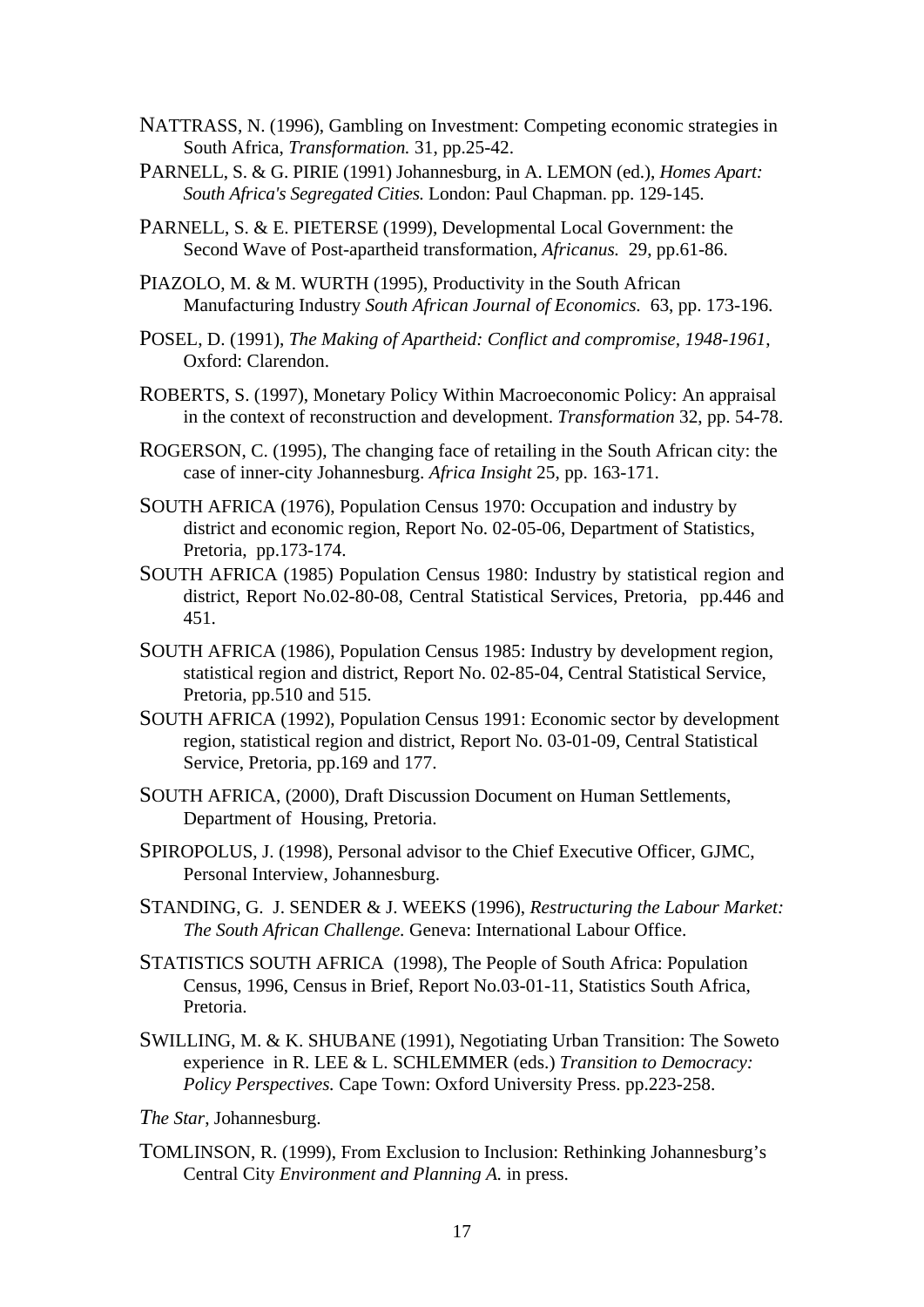- TOMLINSON, R. & C. ROGERSON (1999) An economic development strategy for the Johannesburg inner-city. Unpublished Strategic Document prepared as part of the UMP City Consultation Process on behalf of the Inner City section 59 Committee.
- VIDLER, E. (1999), *City Economic Growth, Background paper 3, Urban Governance, Partnership and Poverty*, Birmingham: University of Birmingham.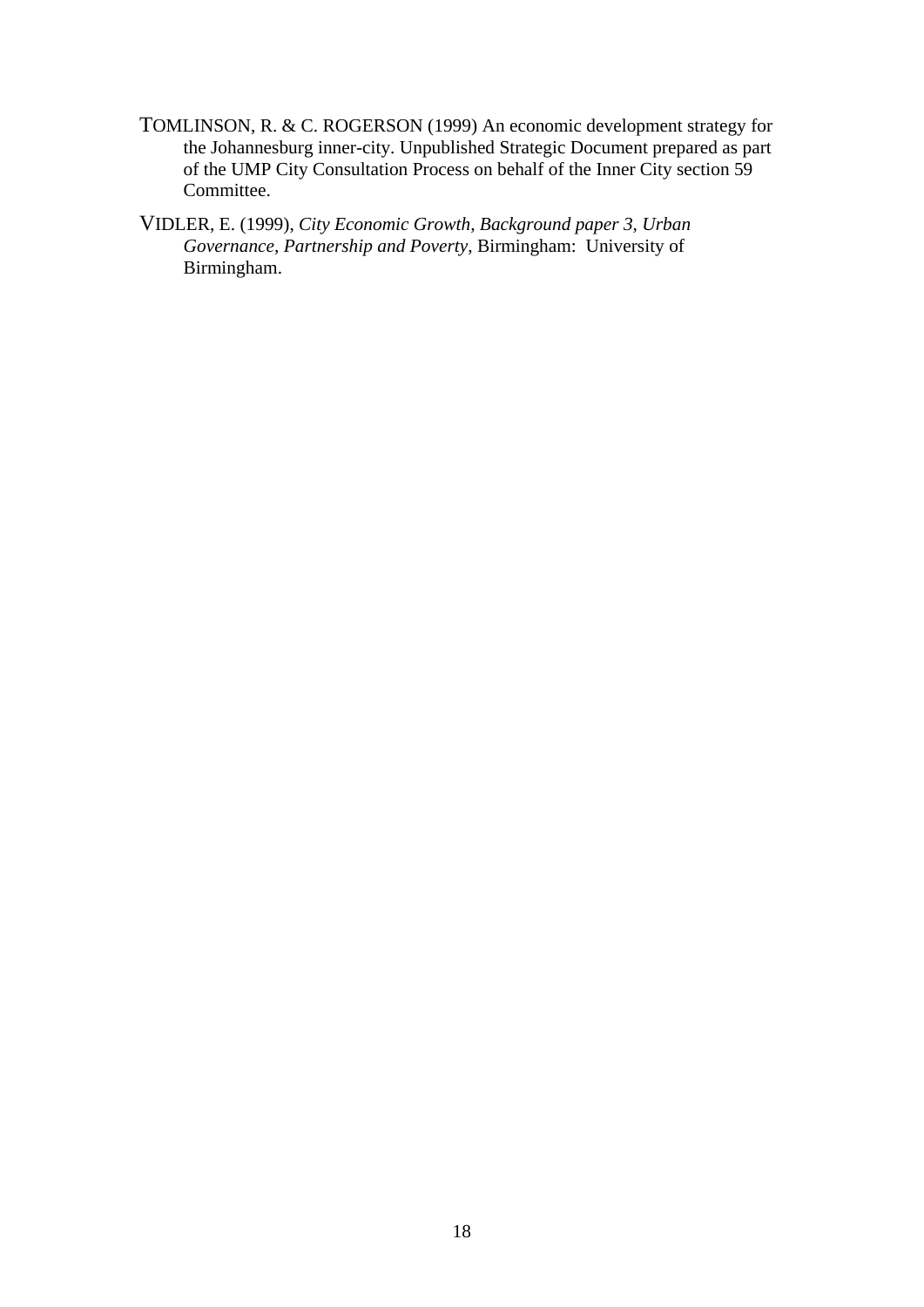| Year | Per Capita GDP | Annual Percentage Growth |  |
|------|----------------|--------------------------|--|
|      | (1990 Rands)   | in Per Capita GDP        |  |
| 1970 | 6,825          |                          |  |
| 1971 | 6,920          | 1.39                     |  |
| 1972 | 6,889          | $-0.45$                  |  |
| 1973 | 6,920          | 0.45                     |  |
| 1974 | 7,090          | 2.46                     |  |
| 1975 | 7,291          | 2.83                     |  |
| 1976 | 6,998          | $-4.02$                  |  |
| 1977 | 6,797          | $-2.87$                  |  |
| 1978 | 6,774          | $-0.34$                  |  |
| 1979 | 6,846          | 1.06                     |  |
| 1980 | 7,080          | 3.42                     |  |
| 1981 | 7,244          | 2.32                     |  |
| 1982 | 7,004          | $-3.31$                  |  |
| 1983 | 6,684          | $-4.57$                  |  |
| 1984 | 7,102          | 6.25                     |  |
| 1985 | 6,967          | $-1.90$                  |  |
| 1986 | 6,799          | $-2.41$                  |  |
| 1987 | 6,744          | $-0.81$                  |  |
| 1988 | 6,841          | 1.44                     |  |
| 1989 | 6,855          | 0.20                     |  |
| 1990 | 6,655          | $-2.92$                  |  |
| 1991 | 6,439          | $-3.25$                  |  |
| 1992 | 6,153          | $-4.44$                  |  |
| 1993 | 6,103          | $-0.81$                  |  |
| 1994 | 6,105          | 0.03                     |  |

Table 1. Per Capita Gross Domestic Product, 1970-1994 (at 1990 prices)

Source: *South African Statistics 1995* (Central Statistical Service, Pretoria, 1997), page 21.5.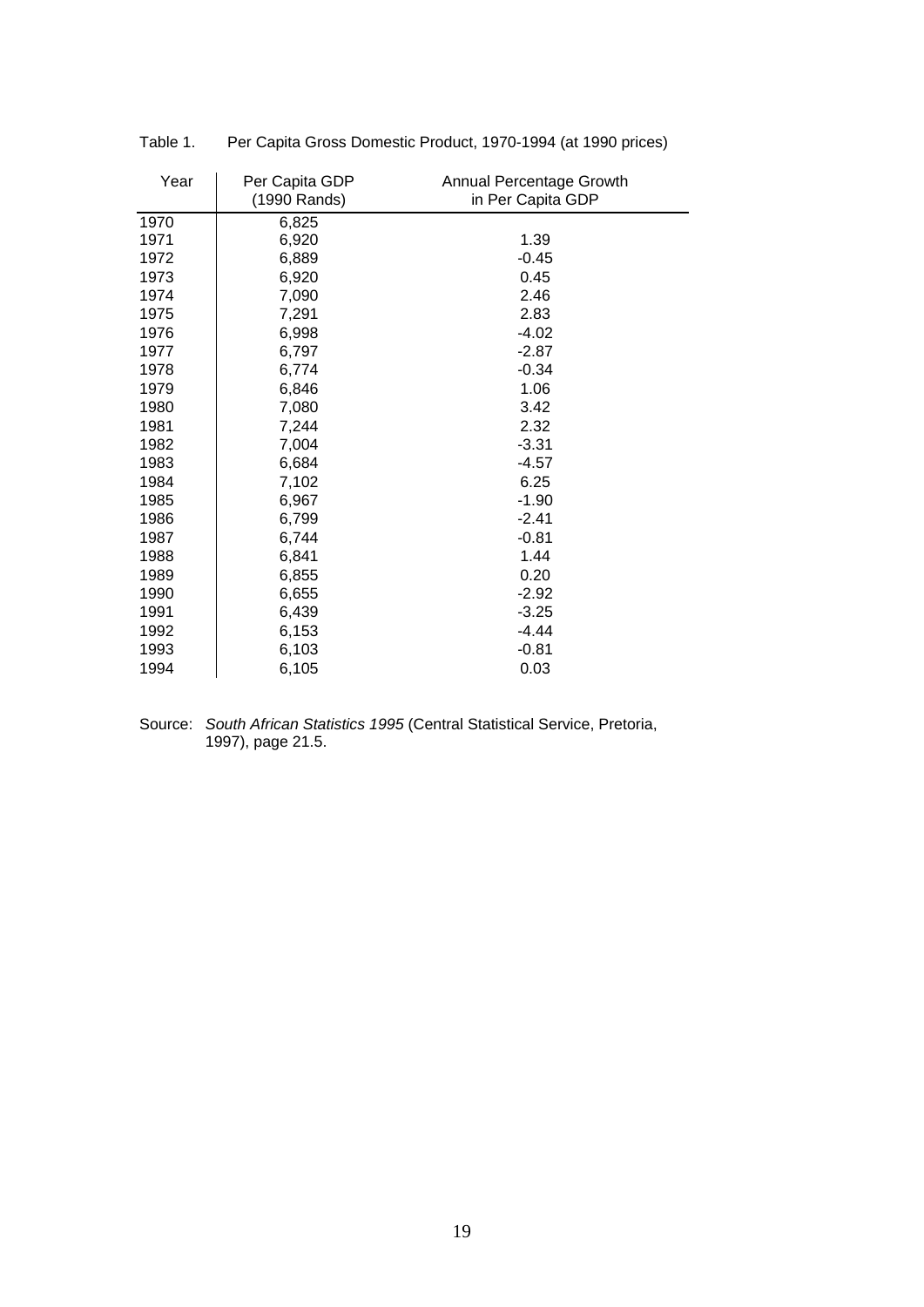

Figure 1:

Sources: Central Statistical Service 1981, 1988, 1993, 1994 and 1995.

Table 2. Per Capita GGP for the Greater Johannesburg Metropolitan Council, 1970-1991

|      | Population | GGP (1990 prices) | Per Capita GGP      | Average Annual<br>Per Capita Growth in GGP |       |
|------|------------|-------------------|---------------------|--------------------------------------------|-------|
| 1970 | 1,560,132  | R27,504,580,247   | R <sub>17.630</sub> |                                            |       |
| 1980 | 1,880,764  | R29.343.806.349   | R <sub>15.602</sub> | 1970-1980                                  | $-12$ |
| 1991 | 2,215,185  | R34,871,897,666   | R <sub>15.742</sub> | 1980-1991                                  | 0.1   |

Sources: Central Statistical Service 1981, 1988, 1993, 1994 and 1995.

|  | Table 3. Employment by Economic Sector in the GJMC, 1970-1991 |  |  |  |  |  |
|--|---------------------------------------------------------------|--|--|--|--|--|
|--|---------------------------------------------------------------|--|--|--|--|--|

|                 | 1970    | 1980    | 1985    | 1991    |
|-----------------|---------|---------|---------|---------|
| Agriculture     | 7,837   | 7,037   | 7,454   | 5,402   |
| Mining          | 35,956  | 24,841  | 23,603  | 21,603  |
| Manufacturing   | 168,329 | 199,217 | 169,940 | 147,266 |
| Electricity     | 6,683   | 9,530   | 9,931   | 13,069  |
| Construction    | 55,554  | 42.041  | 53,785  | 55,725  |
| Commerce        | 126,831 | 169,404 | 146,138 | 196,058 |
| Transport       | 33,663  | 43.192  | 43,588  | 54,272  |
| Finance         | 58,193  | 79,031  | 89,737  | 119,305 |
| <b>Services</b> | 203,362 | 255,469 | 241,827 | 307,460 |
| Total           | 696,408 | 829,762 | 786,003 | 920,160 |

Source: Source: South Africa (1976, 1985, 1986, 1992)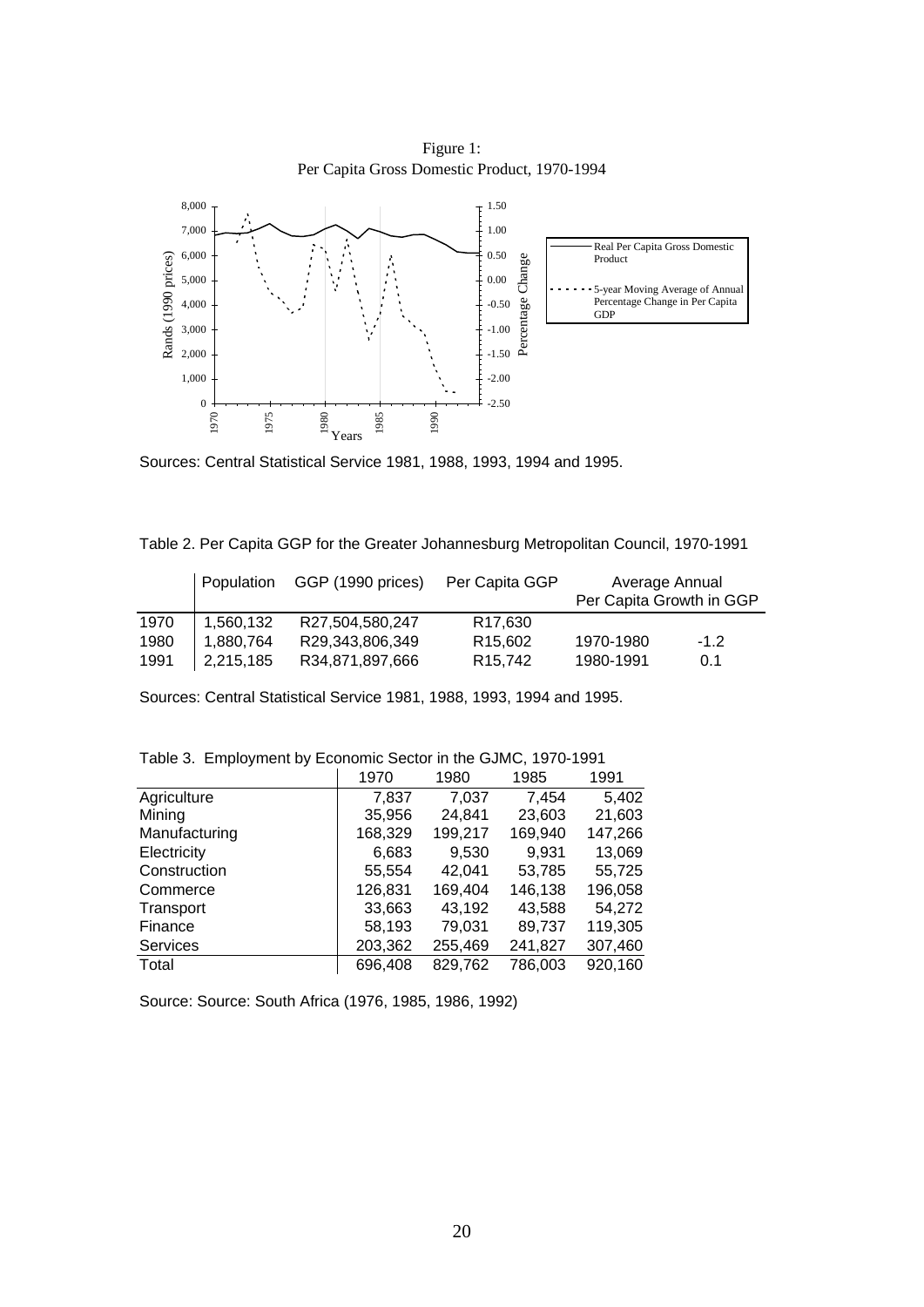|                 |      | poroomago alambullona, |       |      |
|-----------------|------|------------------------|-------|------|
|                 | 1970 | 1980                   | 1985  | 1991 |
| Agriculture     | 1%   | 1%                     | 1%    | 1%   |
| Mining          | 5%   | 3%                     | 3%    | 2%   |
| Manufacturing   | 24%  | 24%                    | 22%   | 16%  |
| Electricity     | 1%   | $1\%$                  | $1\%$ | 1%   |
| Construction    | 8%   | 5%                     | 7%    | 6%   |
| Commerce        | 18%  | 20%                    | 19%   | 21%  |
| Transport       | 5%   | 5%                     | 6%    | 6%   |
| Finance         | 8%   | 10%                    | 11%   | 13%  |
| <b>Services</b> | 29%  | 31%                    | 31%   | 33%  |
| Total           | 100% | 100%                   | 100%  | 100% |

Table 4. Employment by Economic Sector in the GJMC, 1970-1991 (percentage distributions)

Source: South Africa (1976, 1985, 1986, 1992)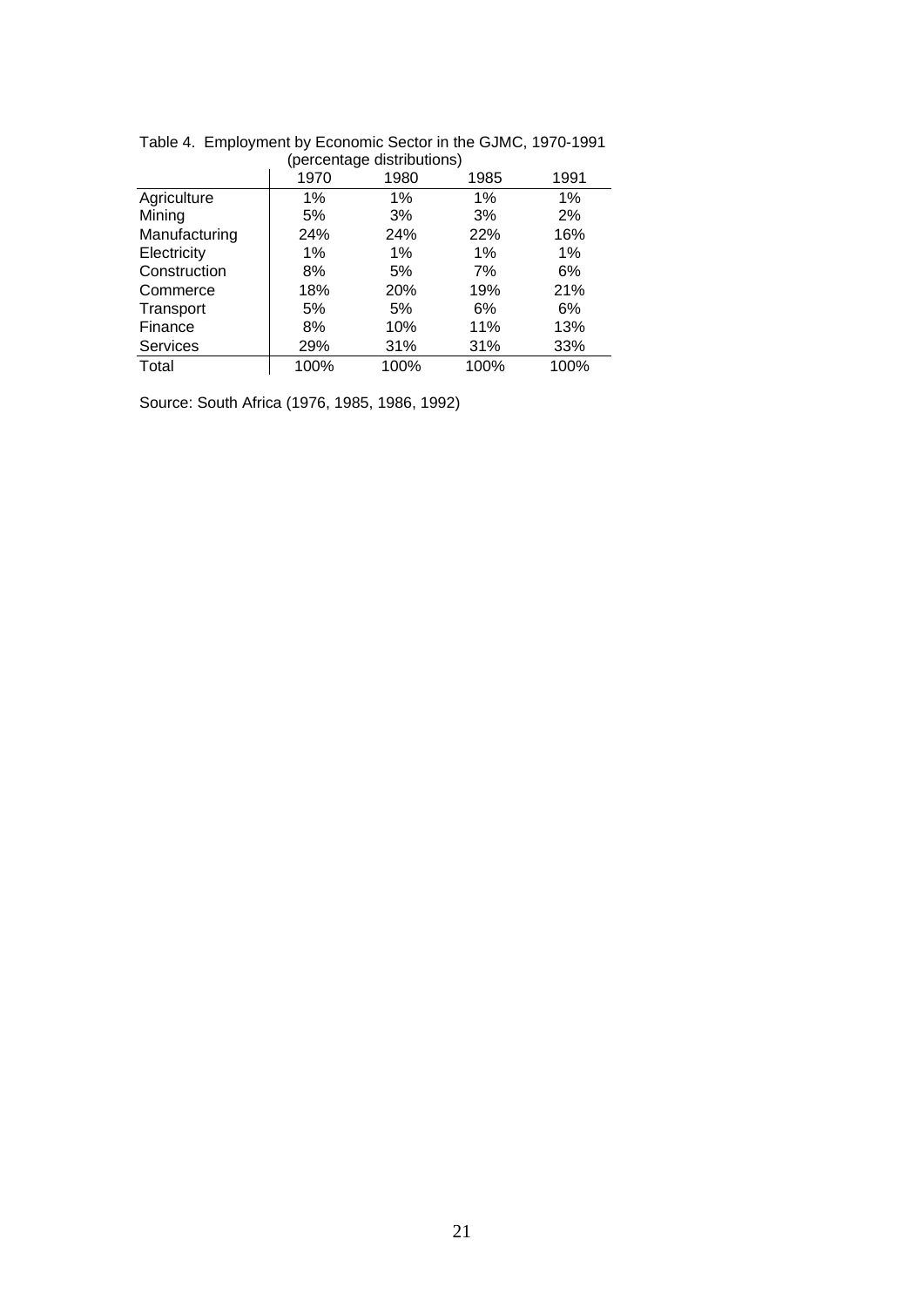Fig. 2. Growing sectors in the GJMC, 1970-19991



Source: Source: South Africa (1976, 1985, 1986, 1992)

| Fig. 3. Declining sectors in the GJMC, 1970-1991 |  |  |
|--------------------------------------------------|--|--|
|--------------------------------------------------|--|--|



**Source: South Africa (1976, 1985, 1986, 1992)** 

Table 5. Population within the Current Boundaries of the GJMC, 1970-2001

| 1970 | 1,560,132                                               |
|------|---------------------------------------------------------|
| 1980 | 1,880,764                                               |
| 1985 | 1,780,303                                               |
| 1991 | 2,215,185                                               |
| 1997 | 3,800,652                                               |
| 2001 | 4,100,000                                               |
|      | Sources: Central Statistical Service (1976, 1985, 1986, |
|      | 1992); Greater Johannesburg Metropolitan                |
|      | Council (1998a), p.13.                                  |

Fig. 4. Populations and Employment in the GJHMC, 1970-1991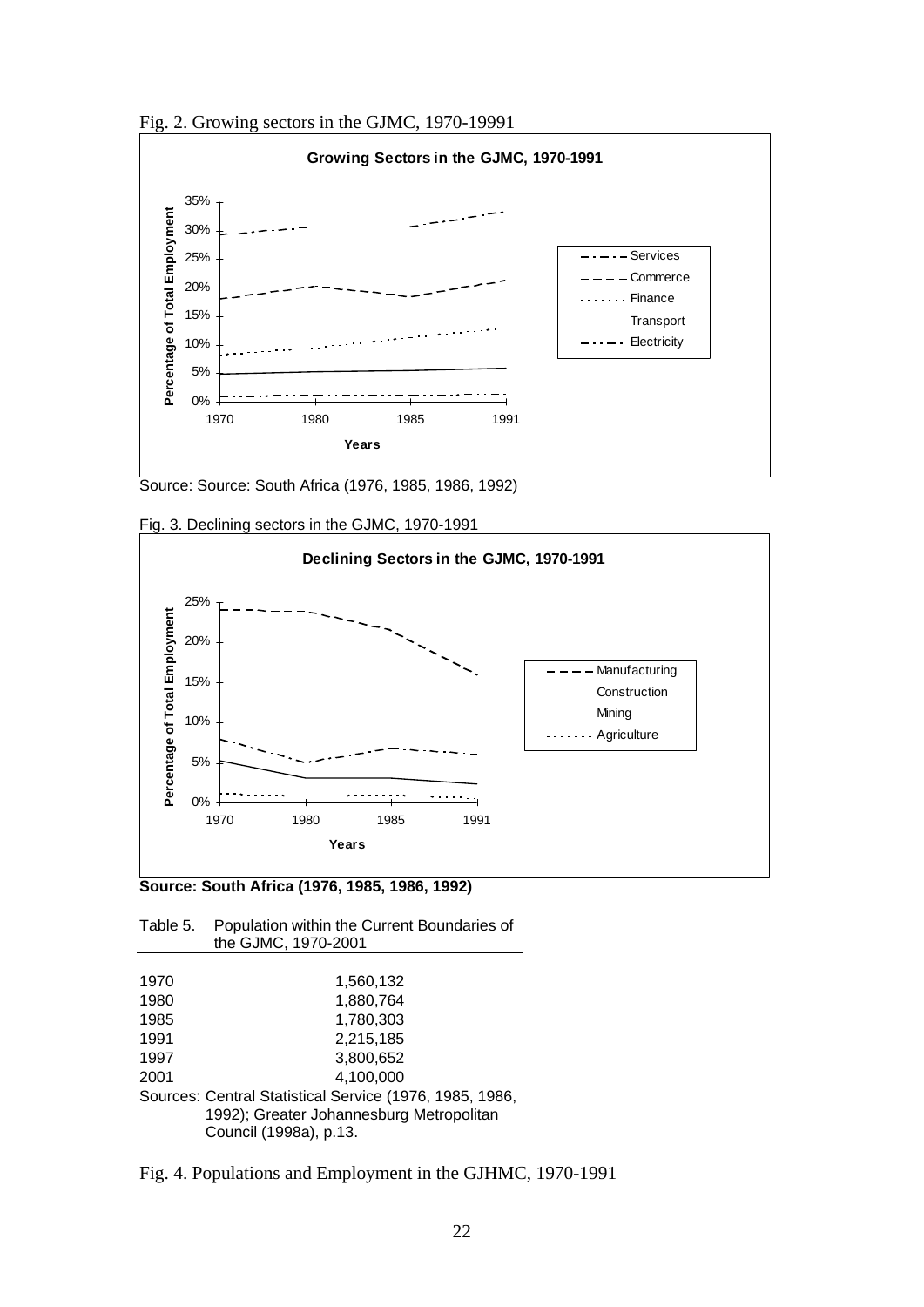

 Source: South Africa 1976, 1985, 1986, 1992; Central Statistical Service 1976, 1985, 1986, 1992; Greater Johannesburg Metropolitan Council 1998a p.13.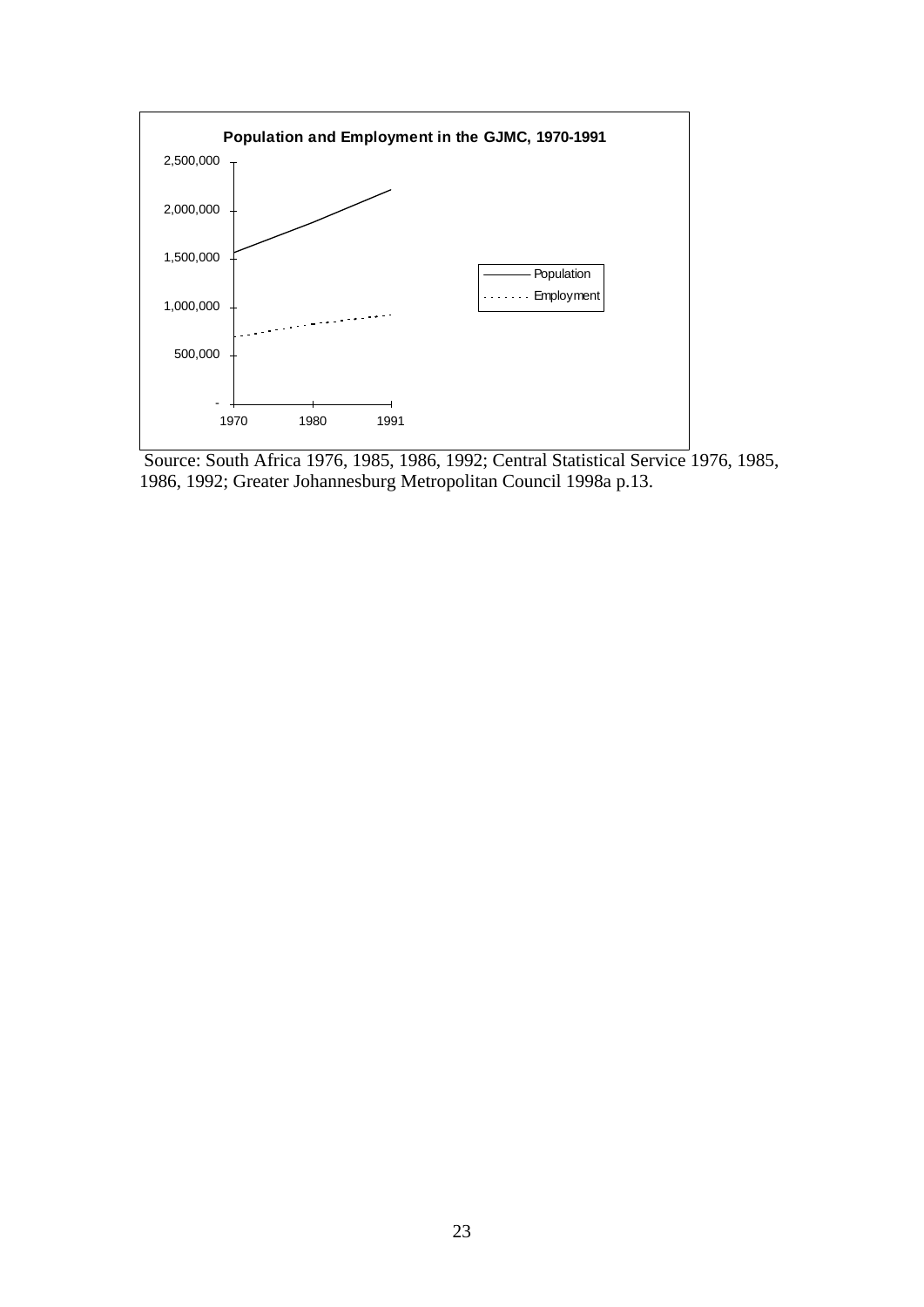

Fig.5. The GJMC in perspective (Beavon 1997)